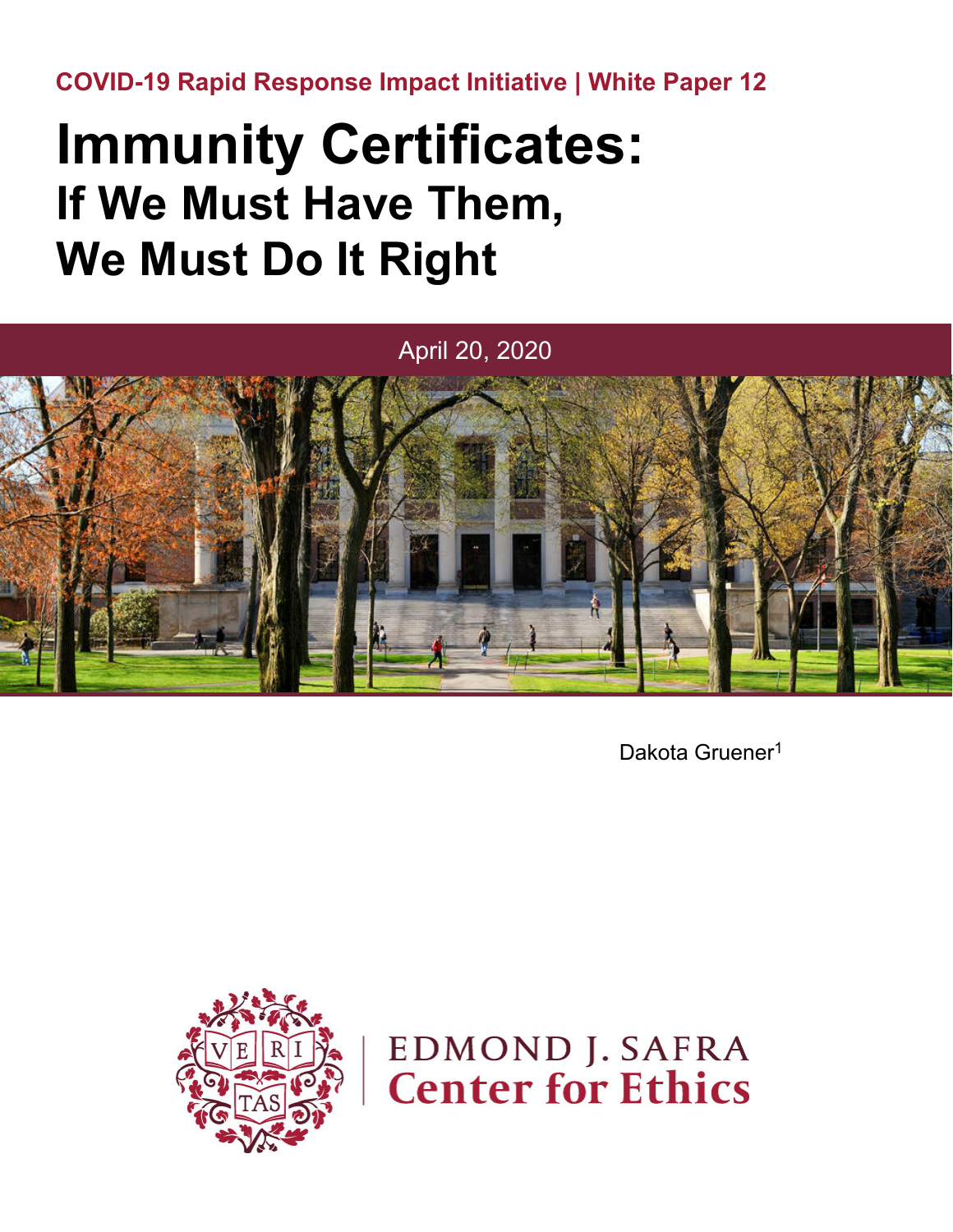While widespread social distancing orders have proven effective at containing the spread of the COVID-19 virus [\(Harris 2020](https://www.nber.org/papers/w26917)), the economic, social, and psychological consequences are enormous and cannot be maintained indefinitely ([Sullivan and Chalkidoi 2020\)](https://www.cgdev.org/blog/urgent-call-exit-plan-economic-and-social-consequences-responses-covid-19-pandemic) .

As testing capacity ramps up, public health officials and policy makers are increasingly calling for the development of a verifiable credential or "immunity certificate" 4 that would allow individuals to prove their COVID-19 status. This is a complex proposal, one that raises concerns about privacy, exclusion, and inequality.

But preserving public health does not have to compromise personal rights. Identifying those who either have the antibodies to defeat the virus or have tested negative for the virus within a defined time period (and thus can safely return to work and school) can be done using identity technology that places control of private data in the hands of the individual.

Conflict of Interest: The author is a shareholder in Nanomix, a privately-held point-of-care diagnostics company.

<sup>1</sup> Executive Director, ID2020

<sup>2</sup> The Coronavirus Epidemic Curve is Already Flattening in New York City

The author would like to thank Kaliya Young (Merritt College) for her input to the paper, as well as Joshua Cohen (Apple) and Daniel Rosen (Centers for Disease Control and Prevention) for their review.

With additional gratitude to Danielle Allen, Pamela Dingle, Marielle Gross, Adrian Gropper, Vi Hart, Leah Houston, Lisa Maki, Josh Mandel, Joshua Simons, Amy Slater, Lucas Stanczyk, Lila Tretikov, Glen Weyl, and ID2020's Board, Technical Advisory Committee and staff for their contributions and corrections. I called on the expertise of all of these people; I make no representation of where and how the report does or does not align with their views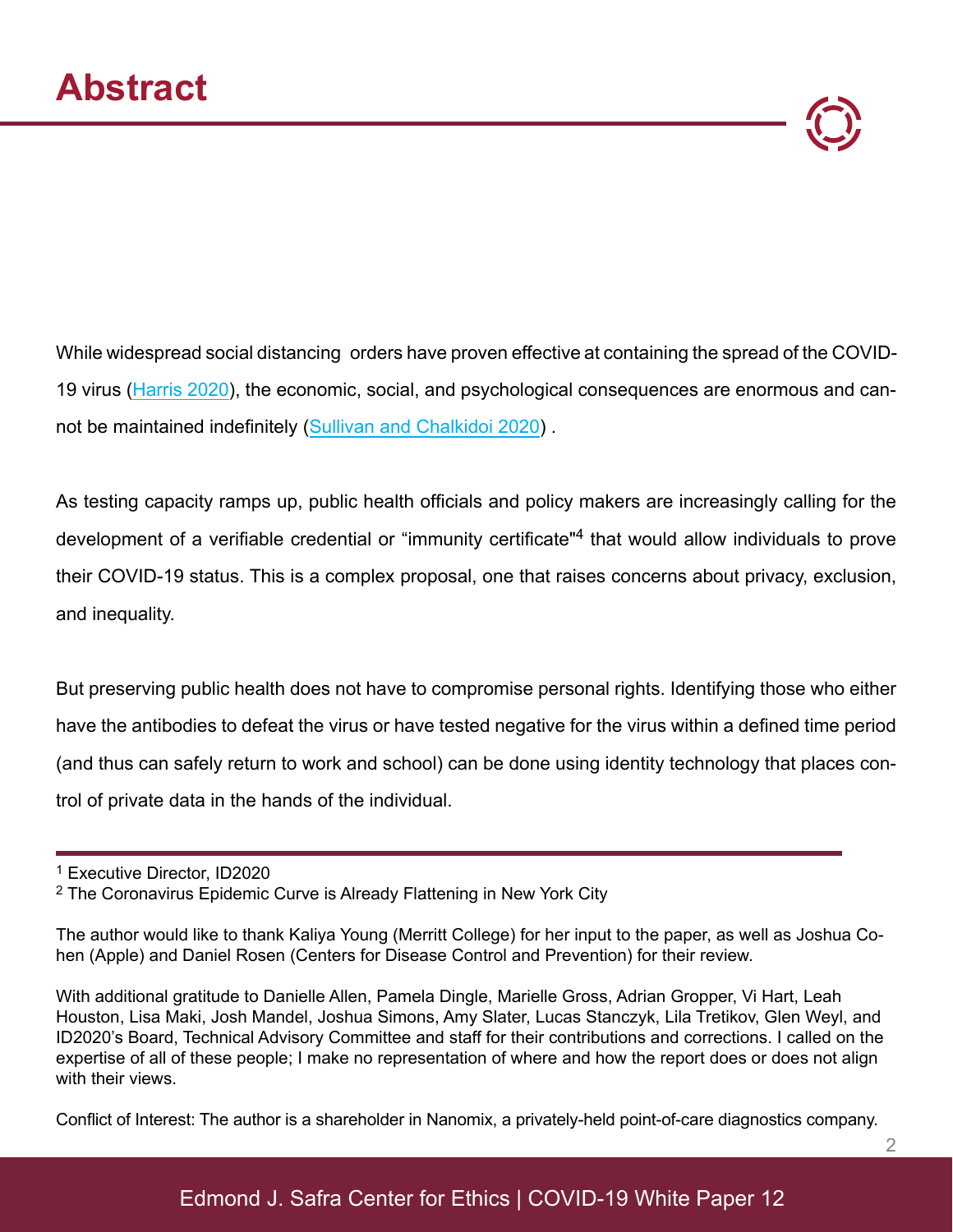### **Abstract continued**



Proactive adaptation of existing, purpose-built, privacy-preserving technology, grounded in respect for equity and human rights, offers a means to protect society from a resurgence of the disease, while safeguarding individual privacy and civil liberties. To protect individuals from surveillance, discrimination, fraud, or exclusion, we must ensure that systems developed to serve these purposes are private, secure, and accessible—and are developed using open-source technology and open standards for interoperability and universal access.

This paper outlines key technical and governance considerations necessary for a robust, privacy-protecting credentialing system, and discusses the risks of such programs. The paper also endeavors to sketch out the necessary rate of adoption and the likely ecosystem of partners required for successful implementation of immunity certificates. Finally, it offers a roadmap and call to action for policymakers (with a focus on North America and Europe) and to the technology community to align on standards to ensure we do not end up with fragmented implementations that fall short of meeting achievable, and essential, goals.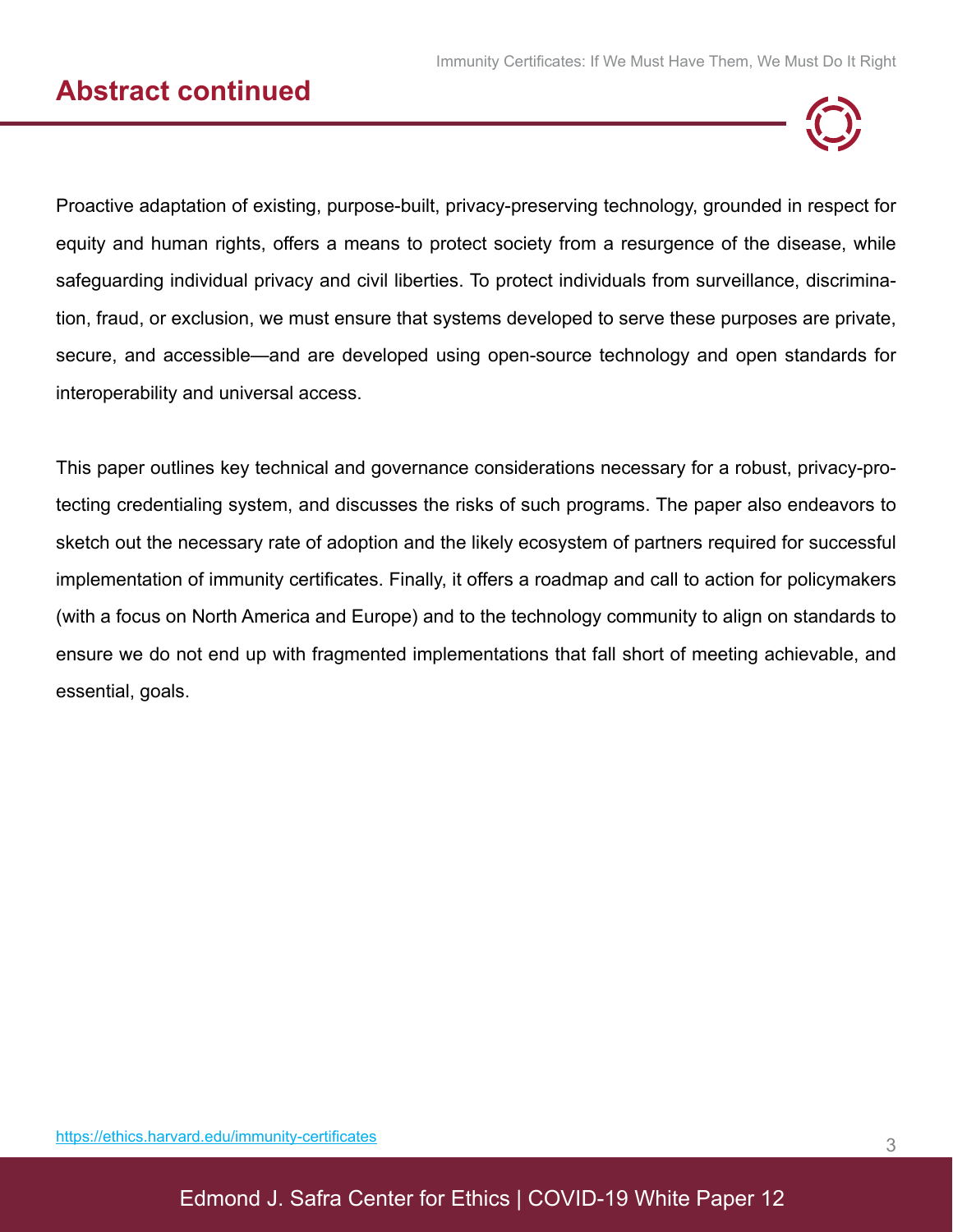| 01             | <b>Introduction</b>                                                     | 5  |
|----------------|-------------------------------------------------------------------------|----|
| 02             | The Case for "Immunity Certificates"                                    | 7  |
| 03             | <b>Architecting for Privacy</b>                                         | 10 |
| 04             | <b>Implementing for Equity</b><br>and the Protection of Civil Liberties | 20 |
| 05             | <b>Looking Ahead</b>                                                    | 25 |
| 06             | <b>Conclusion</b>                                                       | 26 |
| $\blacksquare$ | <b>References</b>                                                       | 27 |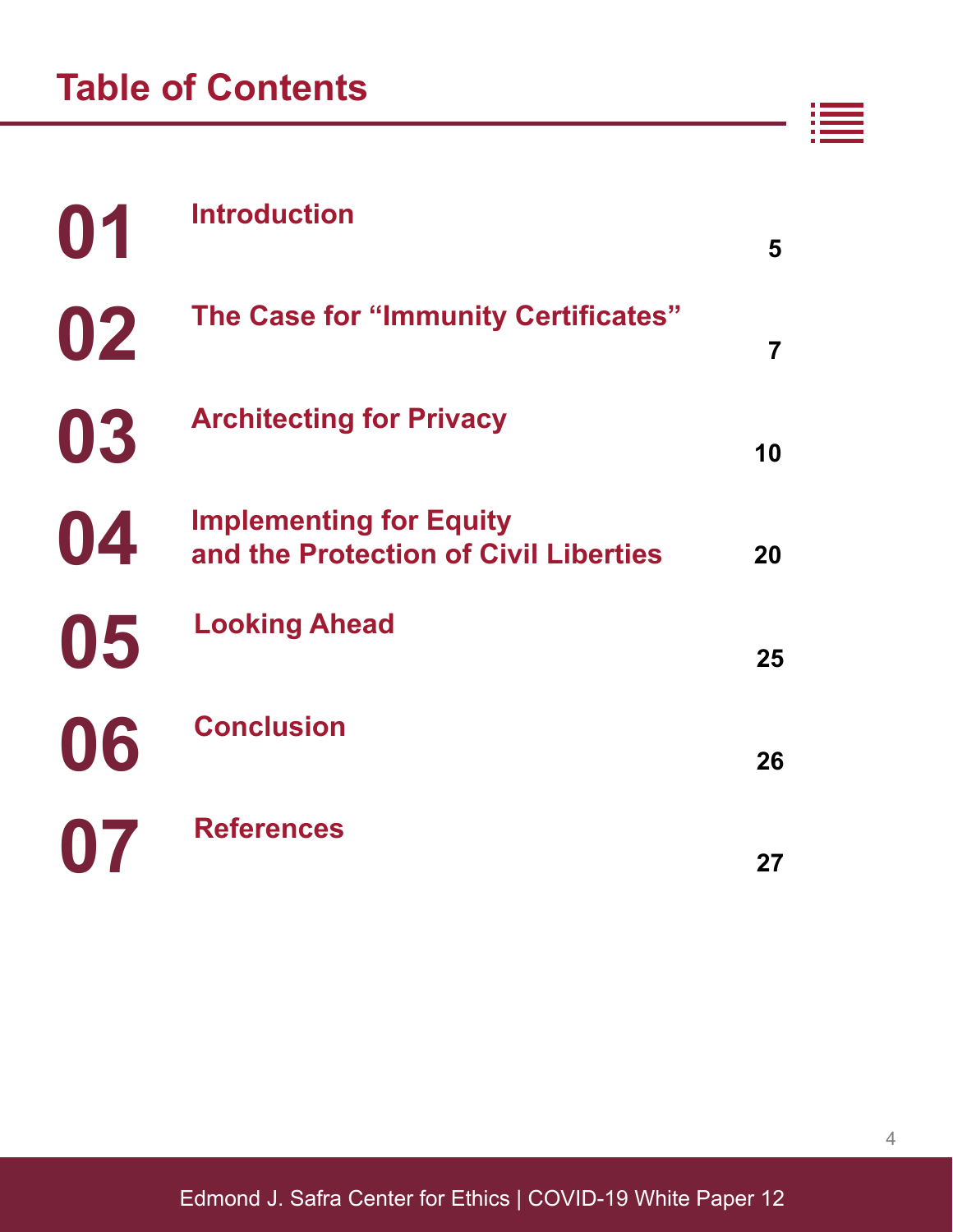# **01 Introduction**

Countries around the world have resorted to an effective but blunt instrument—extreme social distancing—to stem the tide of the COVID-19 pandemic and prevent further strain on overburdened medical systems. While a necessary first step, such a strategy cannot persist indefinitely: we run the risk of deferring the spike to a later date and incurring virtually unfathomable economic, social, and psychological costs ([Harris 2020](https://www.nber.org/papers/w26917)). The world needs to reopen, but we must do so in a way that protects as many of us as possible and does not compromise our privacy.

There's a growing consensus that the best route forward is one in which the economy is selectively restarted in a manner that continues to protect the most vulnerable. Based on the premise—still to be scientifically proven—that people who have recovered from a COVID-19 infection acquire a level of immunity, these individuals could work and engage in some level of daily life without fear of reinfection or transmission to others. Similarly, those with a recent, negative PCR test (a genetic test to detect the presence of the virus) and no signs of infection or known exposure to the virus may also be able return to public activities.

In recent weeks, there has been growing interest in the concept of "immunity certificates," digital credentials that would allow individuals to share their COVID-19 status in a verifiable manner.

- The German government reportedly plans to issue "immunity certificates" to individuals who test positive for COVID antibodies by the end of April [\(Bienkov 2020a\)](https://www.businessinsider.com/coronavirus-germany-covid-19-immunity-certificates-testing-social-distancing-lockdown-2020-3FirefoxHTML/Shell/Open/Command).
- The UK Health Secretary, Matt Hancock, has described an initiative pursuant to which, "People who have had the disease have got the antibodies and then have immunity can show that and therefore get back as much as possible to normal life" ([Bienkov 2020b](https://www.businessinsider.com/uk-plans-coronavirus-immunity-passports-so-brits-can-leave-lockdown-2020-4FirefoxHTML/Shell/Open/Command)).
- The president of the Veneto region of Italy has proposed a "license" for citizens possessing antibodies. His call has been echoed by former Prime Minister Matteo Renzi who has raised the possibility of a "COVID pass" ([Horowitz 2020](https://www.nytimes.com/2020/04/04/world/europe/italy-coronavirus-antibodies.htmlFirefoxHTML/Shell/Open/Command)).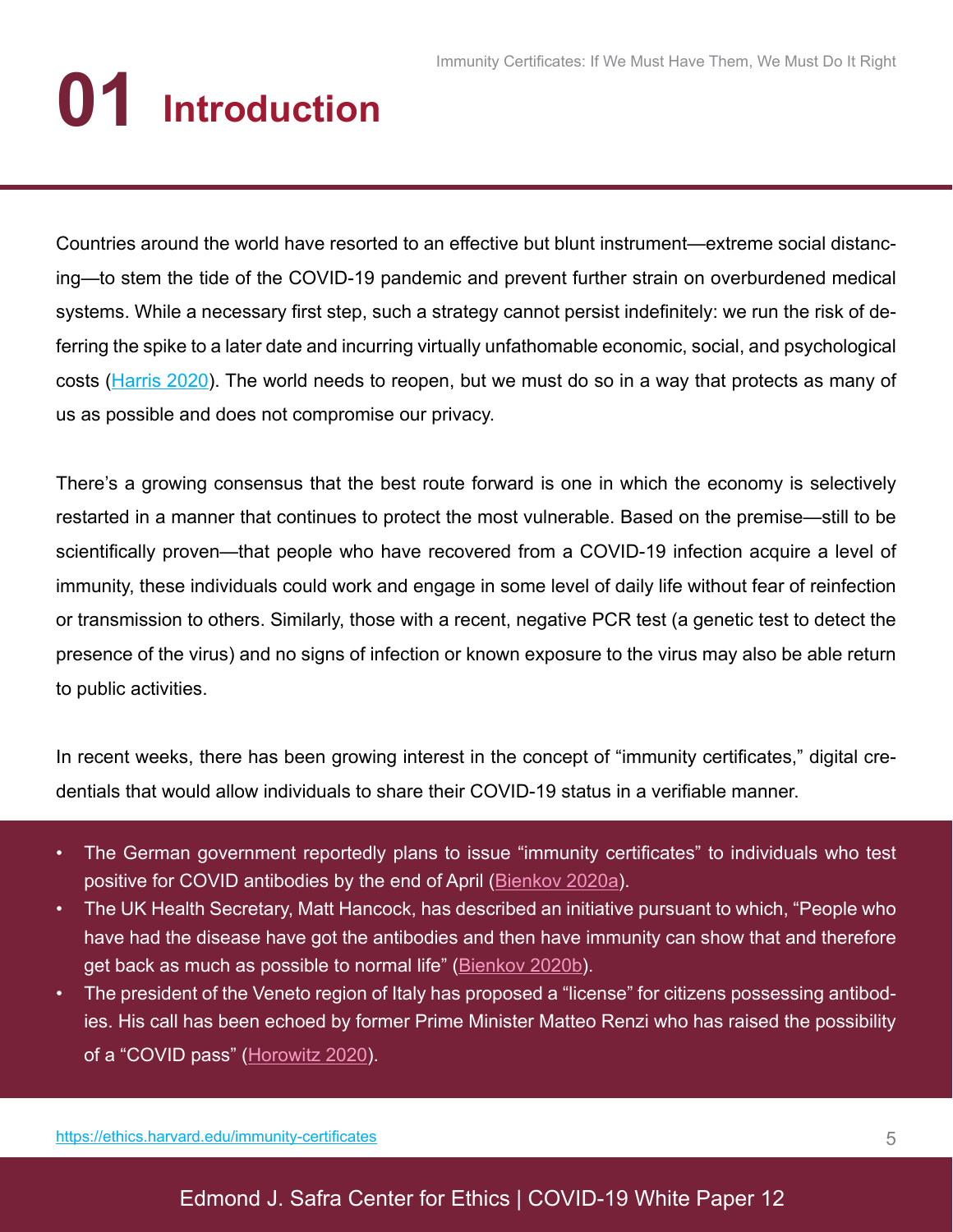#### **Introduction**

With the deployment of immunity certificates systems becoming increasingly likely, we believe there is significant value to proactively exploring the concept and ensuring that adequate safeguards, both technical and regulatory, are implemented should such programs move forward.

Ongoing work on decentralized digital identity provides the technical and ethical foundation for a secure, privacy-protecting model of immunity certificates. We believe it is possible to deploy systems that give individuals the ability to manage their own data, at a sufficient scale to assist people returning to the social sphere, while mitigating the ongoing risk of infection. Such technology exists today and can be quickly deployed.

But technology alone is not a panacea. While adequate privacy and data security protections can be built into the technical architecture of an immunity certificate system, full protection of personal rights and civil liberties depends on the development of an appropriate trust framework. Accompanying legislation and, in some cases, executive orders will be necessary to guide implementation.

With careful technical design and appropriate legislation, such an approach could be effective in the short term as nations struggle to control the pandemic and in the longer term for ongoing disease control as work sites, schools, and public places begin to reopen.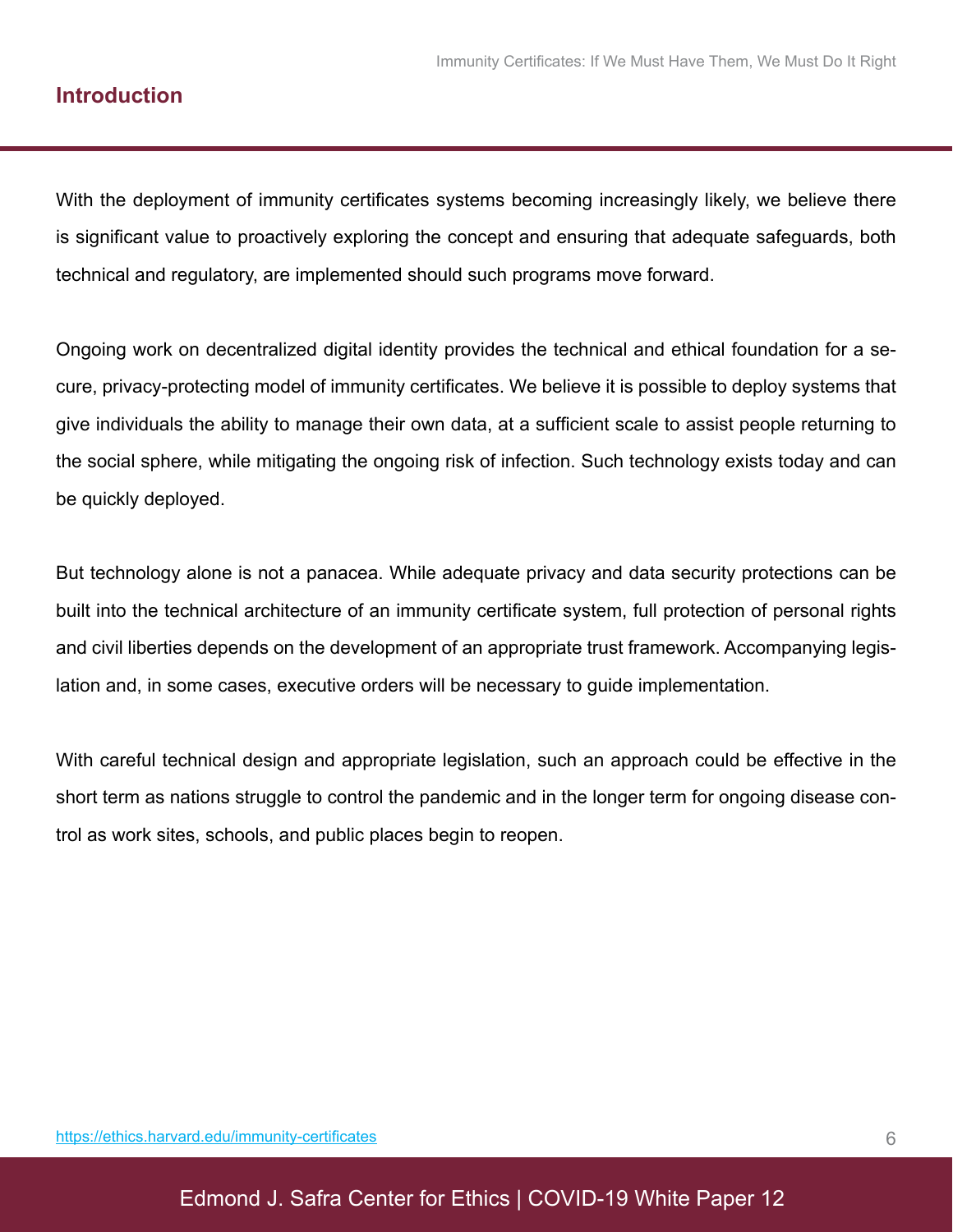# **02 The Case for "Immunity Certificates"**

In recent weeks, public health officials and policy makers have expressed a growing interest in the concept of "immunity certificates." Immunity certificates could provide a mechanism to enable those who present reasonable evidence that they pose a low risk of transmitting the COVID-19 virus to return to some public venues and activities. The certificates, carried on individual's smartphones, would indicate that they either had recovered from the infection and are, presumably, immune, or had a recent test indicating that they are not currently infected.

Such a system would make it feasible for workplaces, medical facilities, airlines, and food preparation businesses (to name just a few examples) to require individuals to disclose their COVID-19 status as a condition of access. These individuals could share their results, time-stamped to show how recently the test was conducted, without being required to share their names or any other identifying information.

Scientists are learning more about the COVID-19 virus every day. Some public health experts argue and limited research appears to indicate—that possessing the antibodies could provide immunity over a certain duration of time [\(Radcliffe 2020](https://www.healthline.com/health-news/how-antibody-testing-can-help-us-fight-covid-19#When-will-testing-be-widely-available?)). Widespread serological testing will help firm up our understanding of these issues and how they relate to an accompanying system for immunity certificates. At this point, however, the potential for reinfection and the duration of immunity remains an open question.

As the evidence becomes more conclusive, it will be up to the CDC, the WHO, and other public health organizations to define the threshold of protective immunity (measured by antibody concentration) that counts as "immune" and to establish the duration of immunity. Similarly, clear guidance is necessary on the duration of validity for a negative diagnostic test, particularly to define the degree to which an individual's risk profile (i.e., the prevalence of COVID-19 within their community or the degree of [https://ethics.harvard.edu/immunity-certificate](https://ethics.harvard.edu/immunity-certificates)s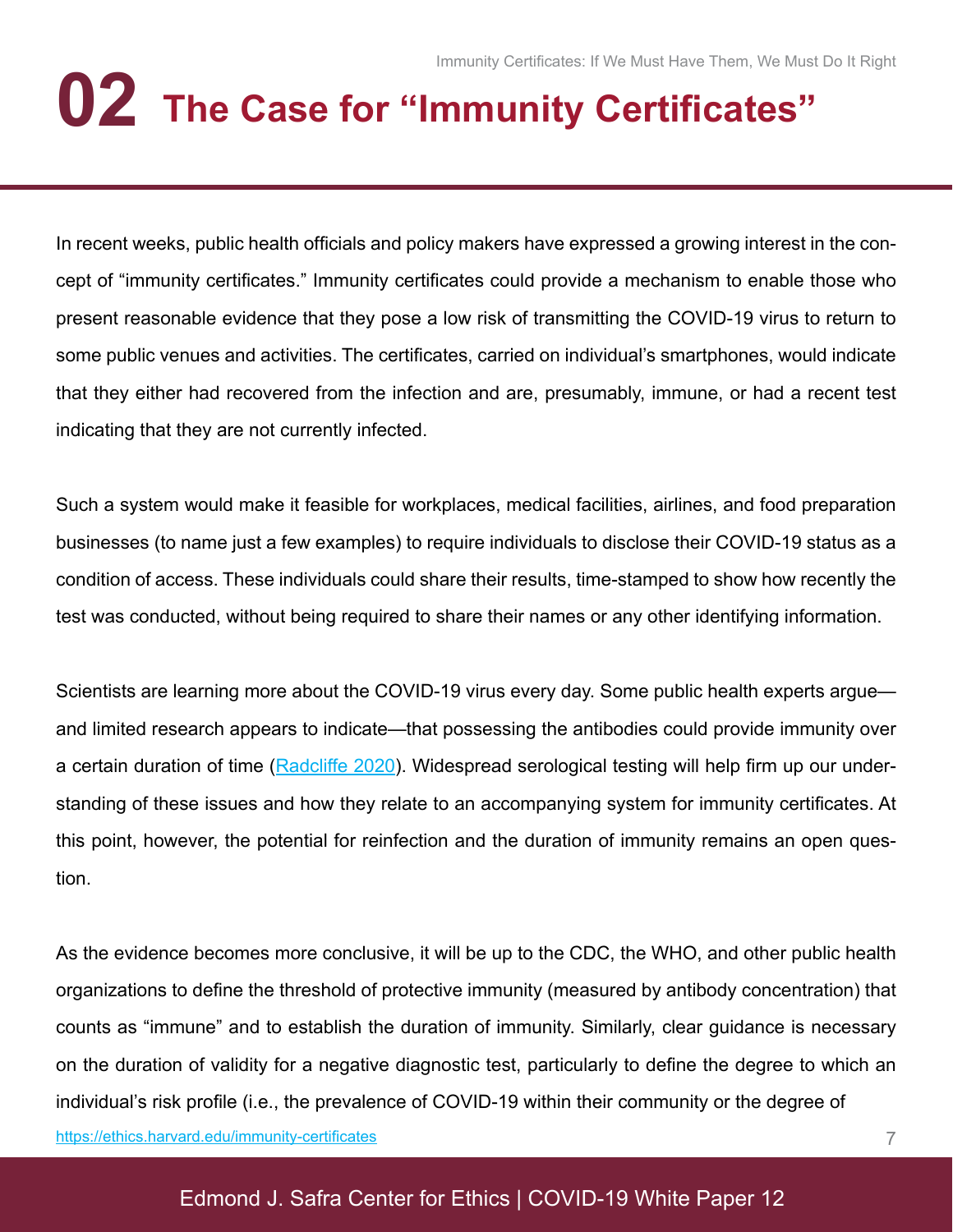#### **The Case for "Immunity Certificates"**

close-contact required at their worksite) should be weighed in assigning that duration. Such determinations must be made thoughtfully, with concern for equity and with appropriate consideration of the need to protect public health while remobilizing as much of the population as possible.

Ultimately, we expect there will be a vaccine for COVID-19. If it is modeled on the flu vaccine, we would expect that an individual would be considered immune for a single season or year following vaccination. The accompanying vaccination certificate would be valid for that duration. After this, individuals would either need to be revaccinated (particularly if the COVID vaccine, like the flu vaccine, is modified each year to match the circulating strain) and/or would need to be tested to measure present levels of immunity.

Furthermore, it will be up to governments, regulatory agencies, civil society groups, and other stakeholders to develop fit-for-purpose legislation and adequate regulation to ensure proper governance of immunity certificates systems.

Making access, especially to workplaces, contingent on possession of an immunity certificate, could be construed as making participation functionally mandatory. However, the ultimate decision of whether to participate or to share one's certificate must lie in the hands of the user. Furthermore, there must be a non-digital medium for immunity certificates for those who don't own a smartphone or are unwilling to opt into a digital system.

Conditioning access evokes civil liberties concerns. However, if those concerns are properly addressed, such a system would be less restrictive than the alternative of blanket lockdowns and could provide a feasible pathway to accelerate economic recovery.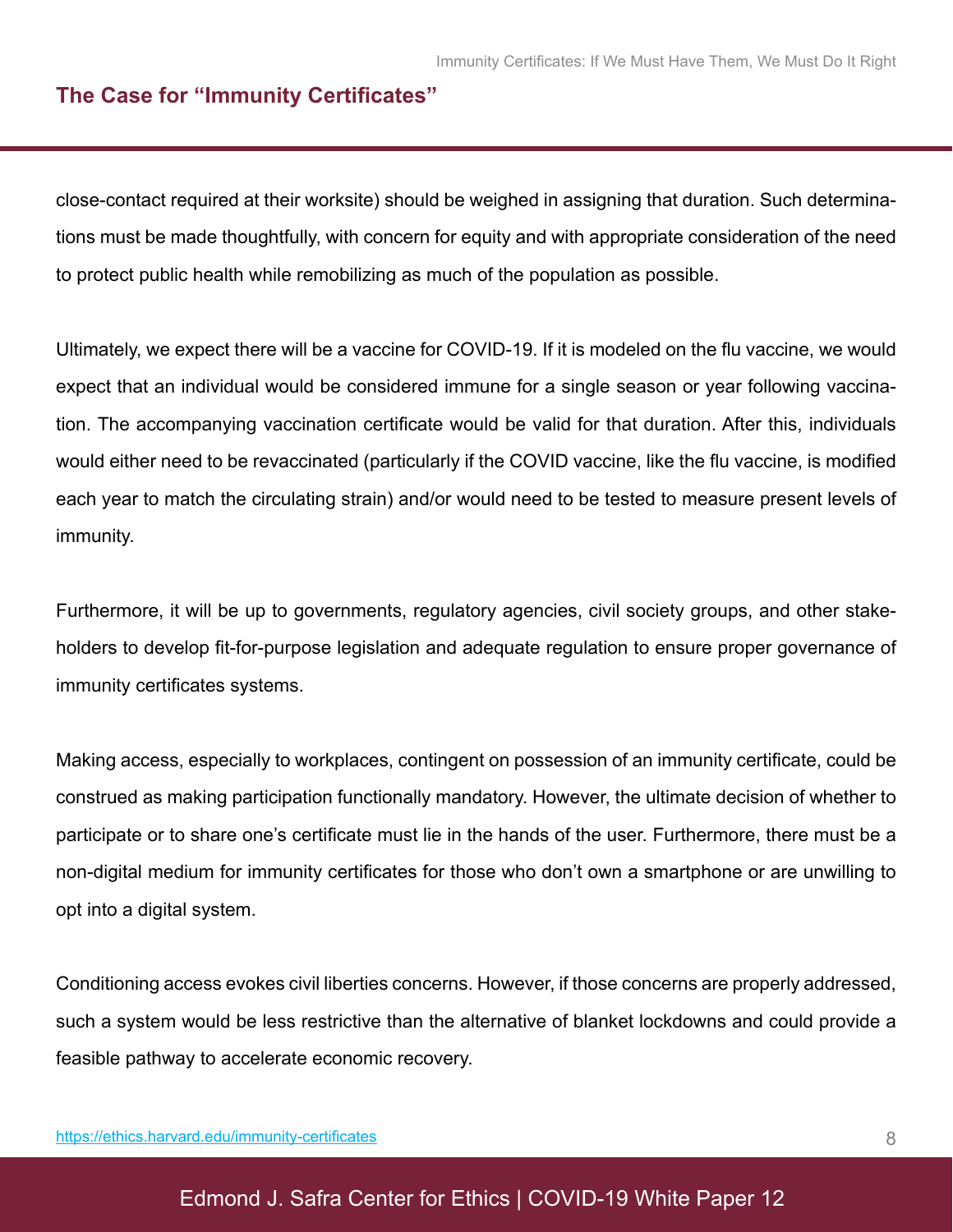#### **The Case for "Immunity Certificates"**

Immunity certificates are intended as a means for lifting blanket social distancing directives. They provide a pathway to accelerate economic recovery while avoiding a resurgence in the spread and impact of the virus. Given this, we believe there is significant value to proactively exploring the concept of immunity certificates and ensuring that, should such programs move forward, appropriate technical and regulatory safeguards are established from the outset.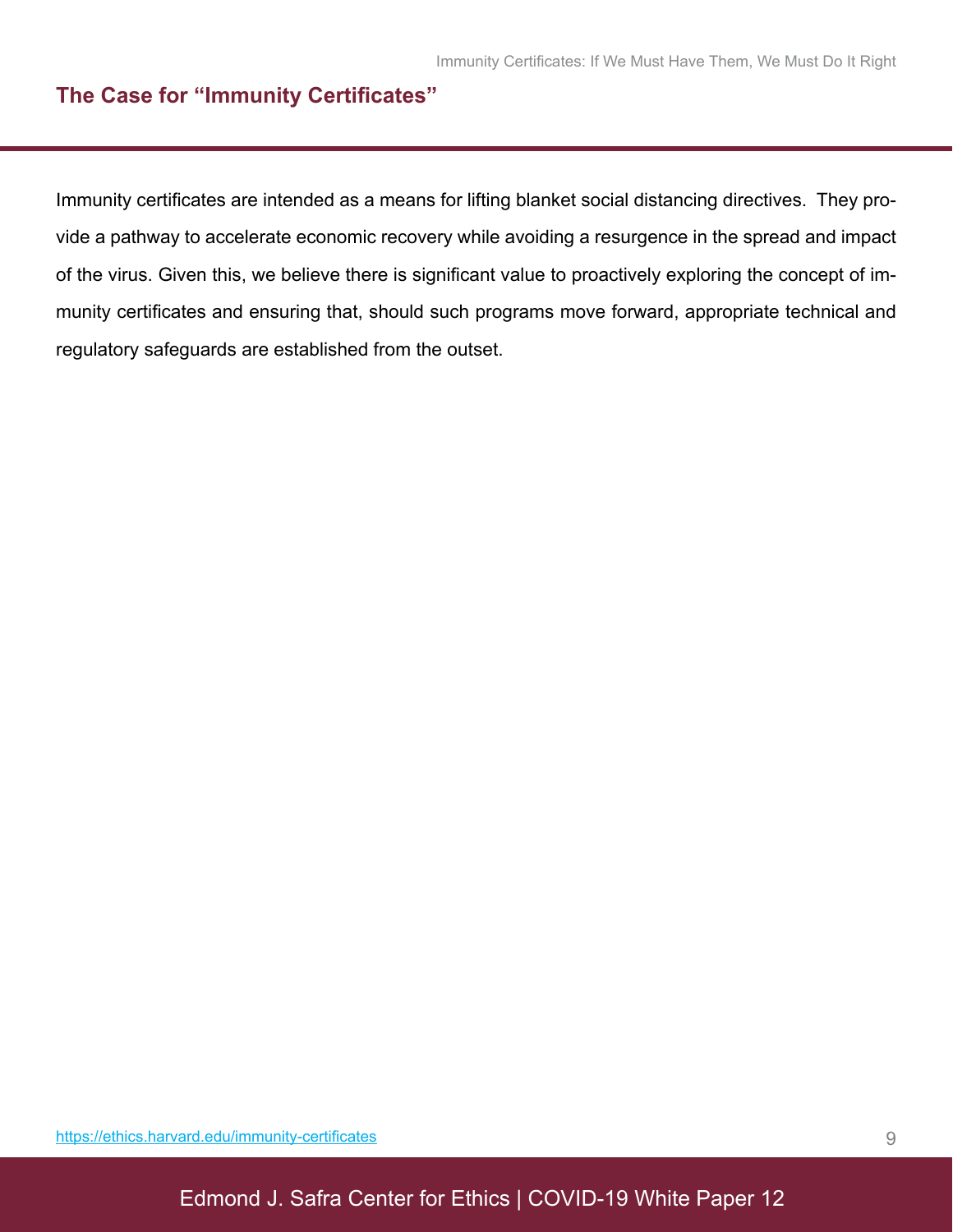# **03 Architecting for Privacy**

In recent weeks, public health officials and policy makers have expressed a growing interest in the concept of "immunity certificates." Immunity certificates could provide a mechanism to enable those who present reasonable evidence that they pose a low risk of transmitting the COVID-19 virus to return to some public venues and activities. The certificates, carried on individual's smartphones, would indicate that they either had recovered from the infection and are, presumably, immune, or had a recent test indicating that they are not currently infected.

Such a system would make it feasible for workplaces, medical facilities, airlines, and food preparation businesses (to name just a few examples) to require individuals to disclose their COVID-19 status as a condition of access. These individuals could share their results, time-stamped to show how recently the test was conducted, without being required to share their names or any other identifying information.

Scientists are learning more about the COVID-19 virus every day. Some public health experts argue and limited research appears to indicate—that possessing the antibodies could provide immunity over a certain duration of time [\(Radcliffe 2020](https://www.healthline.com/health-news/how-antibody-testing-can-help-us-fight-covid-19#When-will-testing-be-widely-available?)). Widespread serological testing will help firm up our understanding of these issues and how they relate to an accompanying system for immunity certificates. At this point, however, the potential for reinfection and the duration of immunity remains an open question.

As the evidence becomes more conclusive, it will be up to the CDC, the WHO, and other public health organizations to define the threshold of protective immunity (measured by antibody concentration) that counts as "immune" and to establish the duration of immunity. Similarly, clear guidance is necessary on the duration of validity for a negative diagnostic test, particularly to define the degree to which an individual's risk profile (i.e., the prevalence of COVID-19 within their community or the degree of [https://ethics.harvard.edu/immunity-certificate](https://ethics.harvard.edu/immunity-certificates)s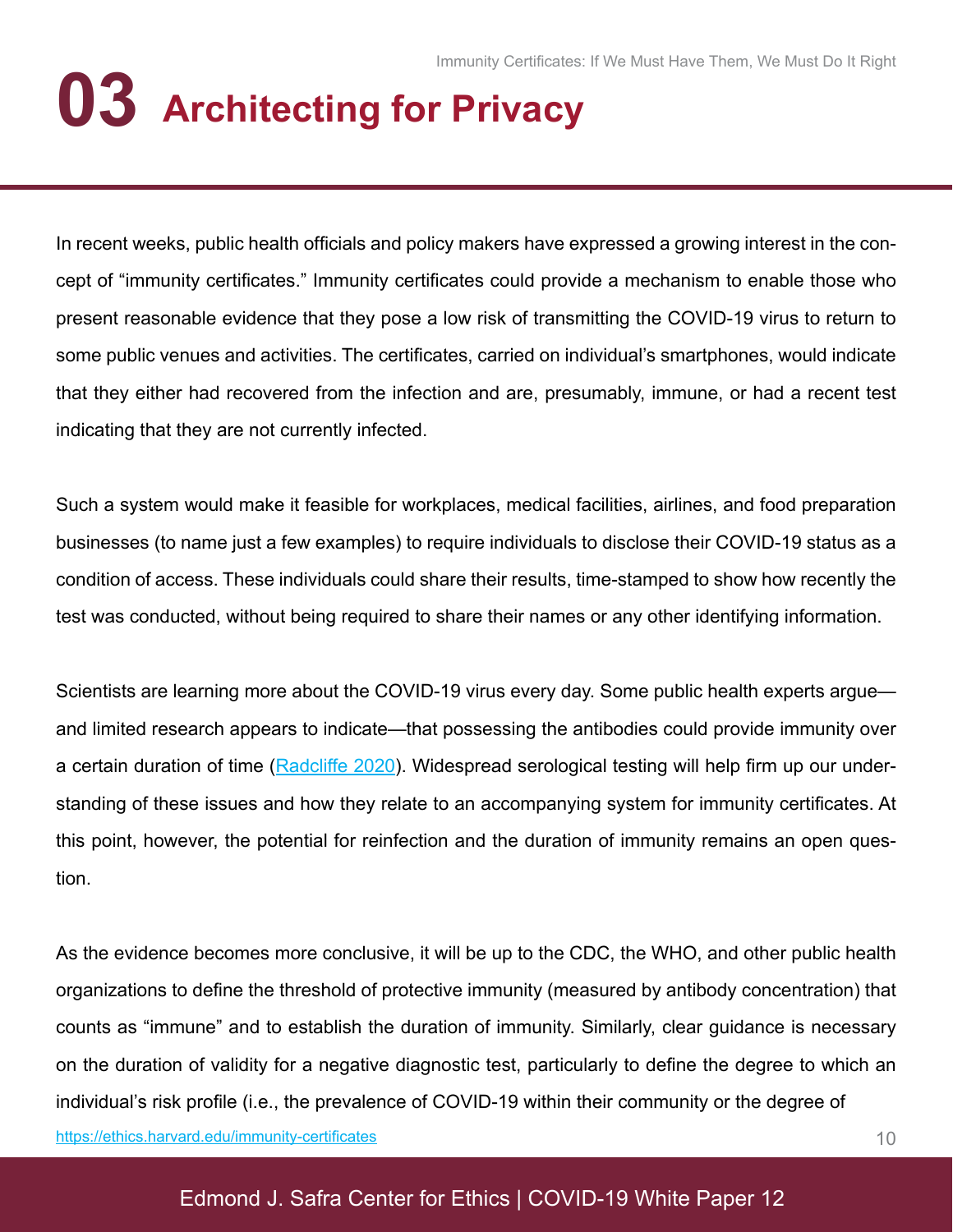#### **Architecting for Privacy**

While immunity certificates could aid in the recovery effort, the architecture of credentialing solutions poses risks to privacy that must be mitigated.

A centralized credentialing program, in which a single entity (likely the government) collects a list of everyone who has been tested and their test results, would leave citizens exposed to privacy violations and abuse. We believe that efforts to create centralized credentialing programs should be actively opposed by civil society<sup>3</sup>.

A carefully designed, decentralized approach to immunity certificates could meet the same objective verifiable, portable credentials of one's testing status—while protecting privacy.

We believe that ongoing work on decentralized credentialing provides the foundation for a secure, privacy-protecting model of immunity certificates. These solutions can be leveraged to quickly deploy a system that is privacy-protecting and resistant to fraud, and which gives individuals exclusive control over their data.

We have endeavored to describe the architecture of a decentralized credentialing solution applied to "immunity certificates," as well as key considerations around the workflow, necessary partners, and governance. Additional considerations for policy-makers around the *use* of this technology are described in subsequent sections.

<sup>3</sup> Centralized contact tracing programs, throughout of the scope of this paper, carry many of the same risks of immunity certificate programs.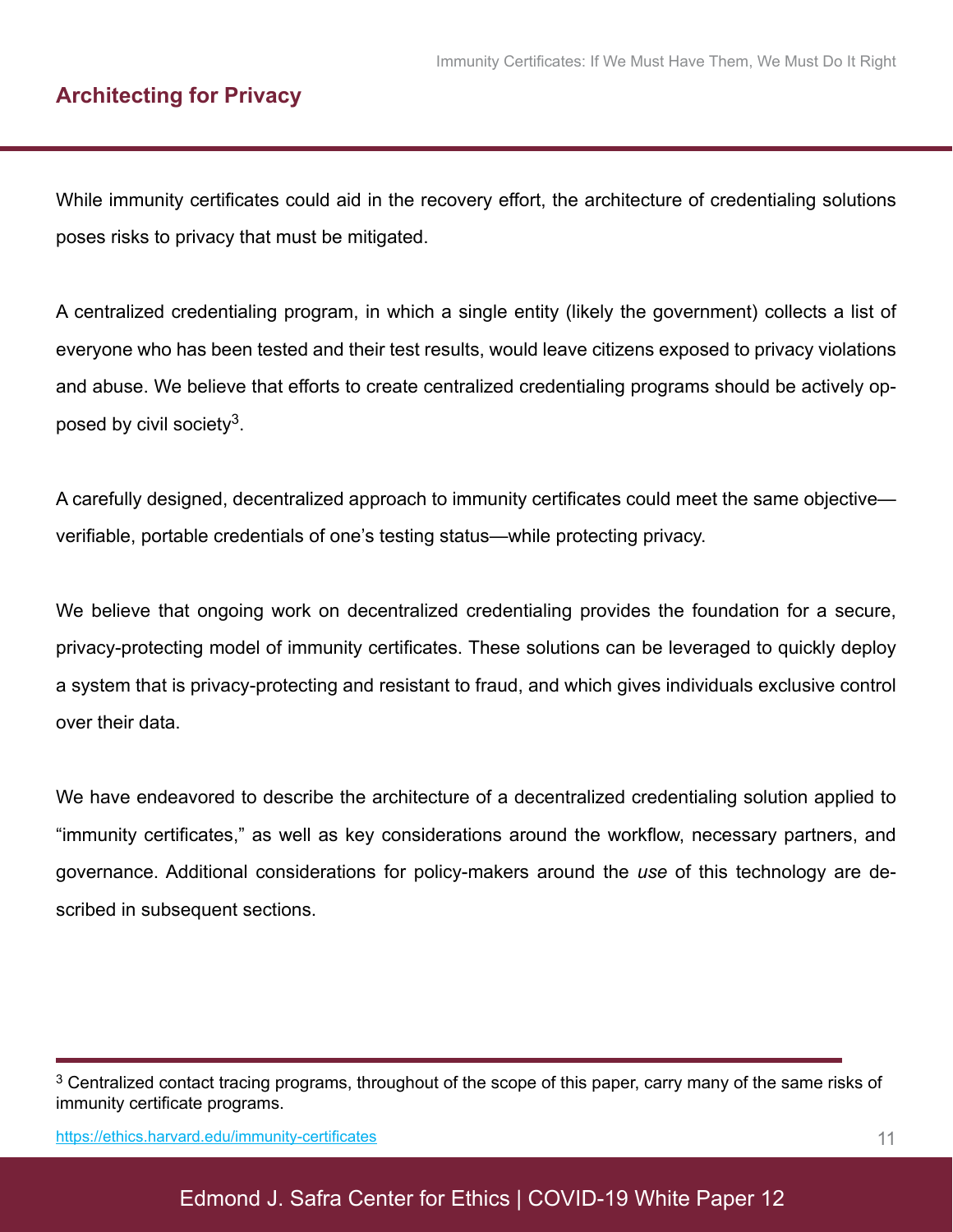### *Digital Certificates*

Digital certificates are the modern equivalents of paper certificates. In both forms, certificates constitute assertions issued by an authoritative source about an individual or organization. The yellow immunization card given to parents to track their child's vaccines is a common, globally recognized paper credential. The card lists an individual's immunizations and the dates they were administered, and are attested by a health professional.

Because paper credentials are subject to fraud and often require independent verification, such systems are unwieldy and impossible to scale to the challenge at hand. If an immunity certificate solution is pursued, it must have three important features:

- Privacy-protection:
	- Personal data should be stored on the device, and only maintained externally by systems that have regulatory obligations for recordkeeping or explicit end-user consent
	- Encrypted in-transit and at-rest
	- Cryptographically signed as authentic and verifiable
	- Secured, preferably through biometrics
	- Adhere to industry best practices for data minimization and privacy by design
	- Support selective disclosure of information and obfuscation of attributes (i.e., allowing an individual to share their age without sharing their full birthdate)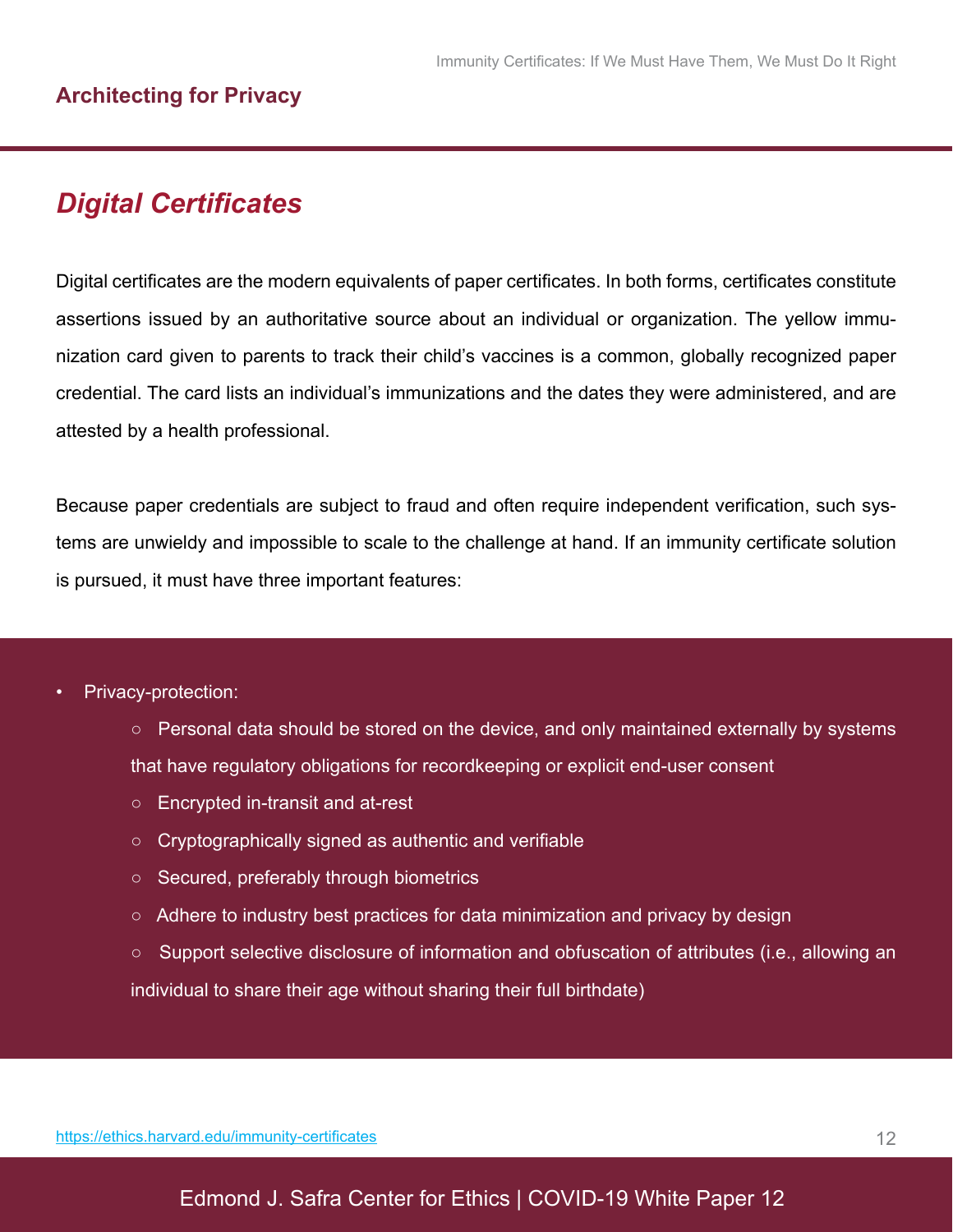- Portability and wide recognition:
	- $\circ$  Based on open standards and protocols<sup>4</sup>, to ensure robustness and ready availability
	- of vendors
	- Interoperable across digital devices and systems, and device-agnostic as much as possible
	- Adopted widely enough that users find real utility and public health objectives are met
- Trustworthiness:
	- Integrity of the data needs to be secured (using cryptography) to prove that the issuer did issue the credential and when they did so

Over the past year, the World Wide Web Consortium (W3C) has completed the development of a Verifiable Credential standard ([W3C 2019](https://www.w3.org/TR/vc-data-model/)), which defines the following as components for verifiable claims.

**Credential metadata** — This specifies the type of credential (in this case, an immunity certificate) and the type of information contained therein.

**Claims** — This is the data contained in the credential. For immunity certificates, the key data ele-



Figure 5: SOURCE: W3C 2019.

ments (i.e., name of the individual tested and test results) would need to be developed with input from medical professionals and public health experts, and formalized in a published schema.

4 Without convergence on credential formats and communication protocols, the continued development of novel schemes puts at risk additional investment in new postures for hardening for security and privacy.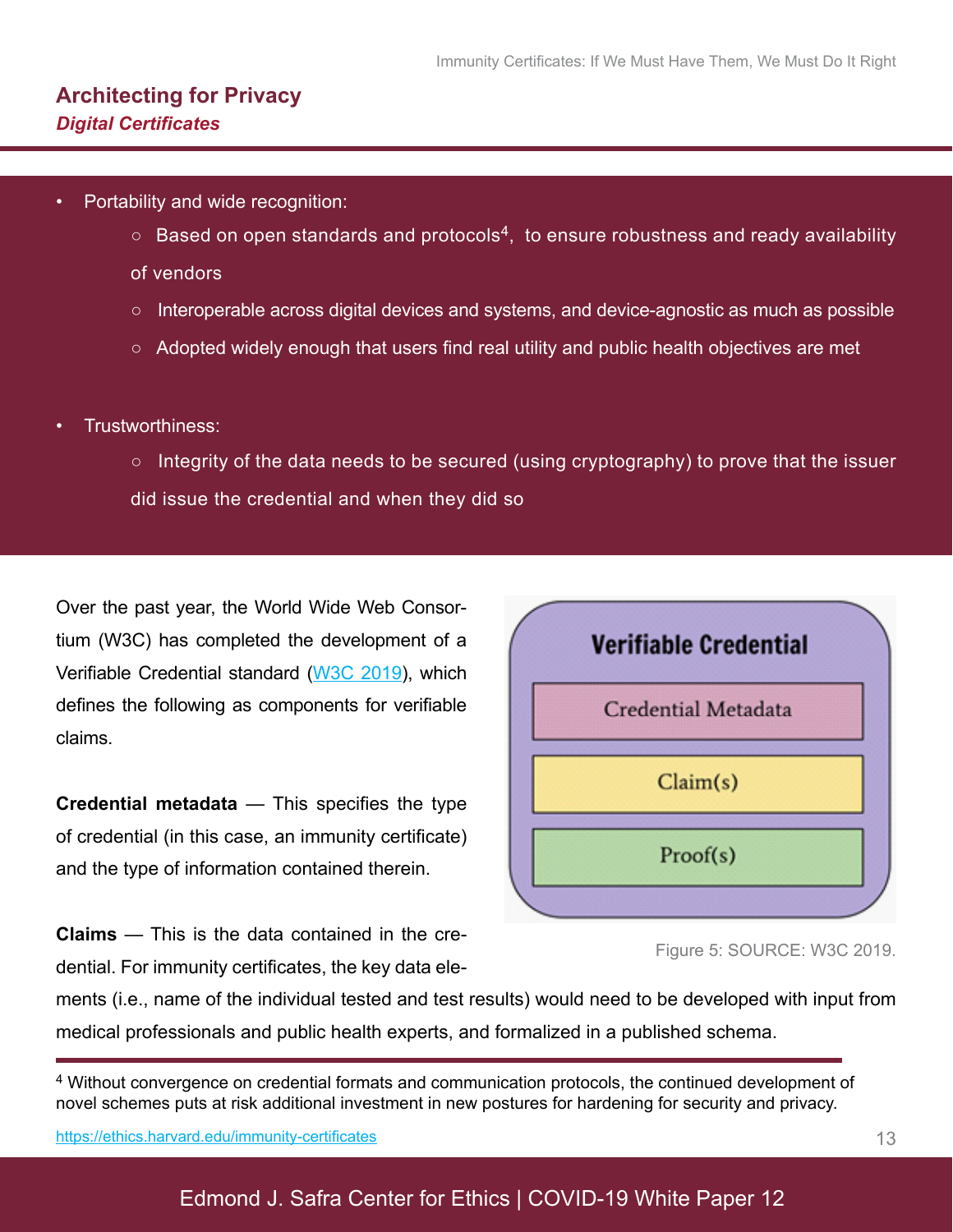The HL7 Fast Healthcare Interoperability Resources (FHIR) specification provides a set of health care domain-specific models that could be used as the schema for claims within an immunity certificate. For example, the FHIR Diagnostic Report and Observation resources can be used to convey clinical laboratory findings and interpretations that can form the basis for downstream evaluation of the certificate.

**Proofs** — These are the digital signatures that "seal'' the credential, proving that the credential was not altered in transit. All the information in the credential is bundled together and then digitally signed by the issuer with a private key.

When an individual presents a verifiable claim, this "seal" is checked by the organization or individual using the credential (known as the verifier). The verifier ensures that the proof signature matches the public key of the issuer, thus providing proof that the credential is real<sup>5</sup>.

The Verifiable Credential standard is flexible, and can easily be applied to immunity certificates. Successful deployment of immunity certificates is dependent on answers to several questions:

- **1. What data elements should the credential contain?** What are the essential elements of the credential (i.e., name of the person tested, test results, etc.). This must be developed by medical professionals and public health officials.
- **2. Who is eligible to issue a credential?** Under what authority was it issued?

5 This process is a use of public-key cryptography for so-called digital signatures, in which a message is signed with the sender's private key and can be verified by anyone who has access to the sender's public key. This verification proves that the sender had access to the private key, and therefore is likely to be the person associated with the public key. This also ensures that the message has not been tampered with, as a signature is mathematically bound to the message it originally was made with, and verification will fail for practically any other message, no matter how similar to the original message. See [https://en.wikipedia.org/wiki/Public-key\\_](https://en.wikipedia.org/wiki/Public-key_cryptography) [cryptography.](https://en.wikipedia.org/wiki/Public-key_cryptography)

[https://ethics.harvard.edu/immunity-certificate](https://ethics.harvard.edu/immunity-certificates)s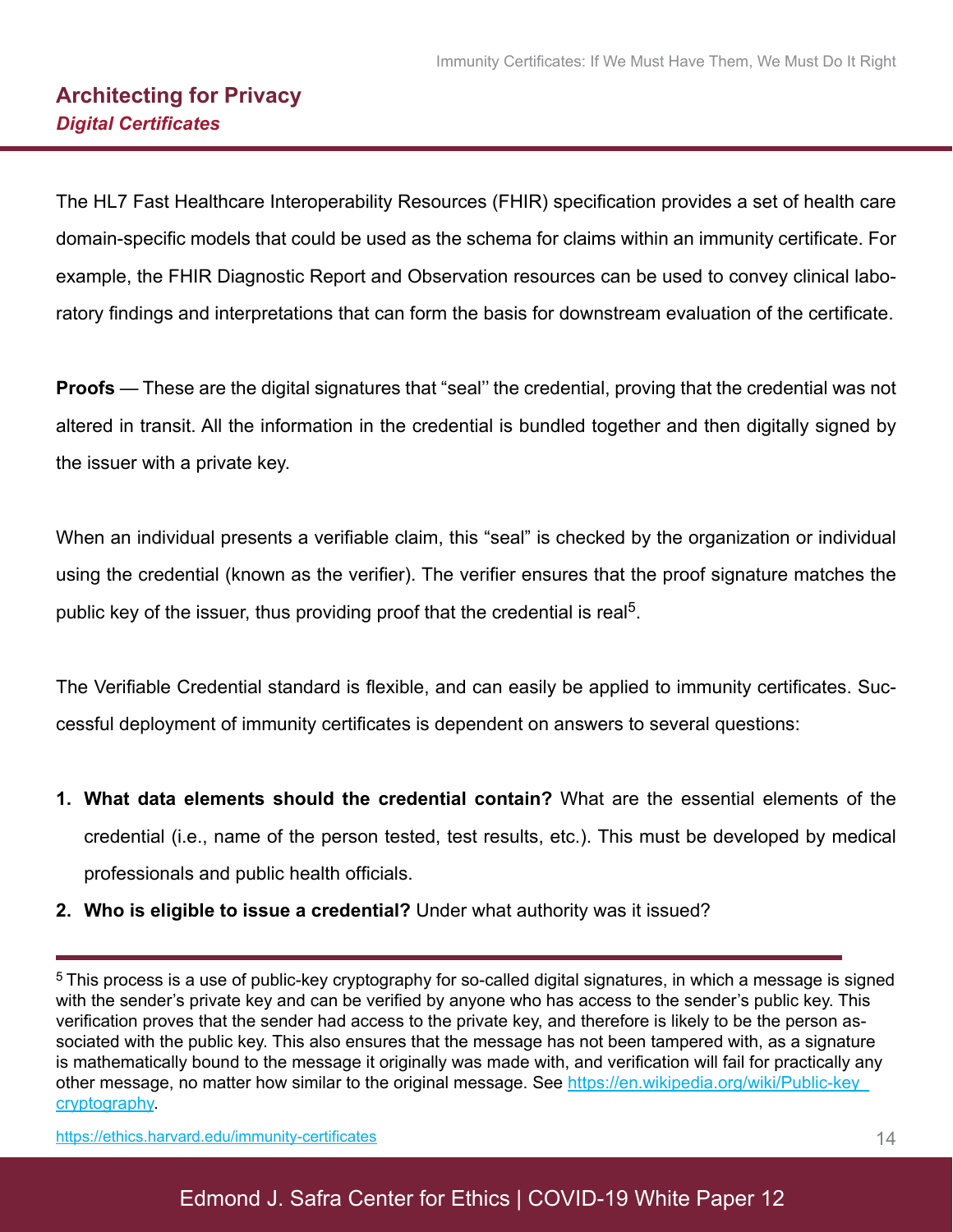The answers to such questions must be addressed at both the technology and governance levels.

It is important to acknowledge that no technical solution is without risk. While we believe that the architecture outlined above minimizes privacy risks, the technology is new and has not been deployed at a scale proposed for an immunity certificate program. Nonetheless, we believe the risks of this newer, decentralized approach are dwarfed by the known risks of alternate approaches that require a greater level of centralization.

### *Certificate Issuance and Use*

Successful deployment and use of immunity certificates would require processes for credential issuance and use that are simple and introduce minimal friction.

In order to gain an immunity certificate, an individual will need either a test indicating the presence of COVID-19 antibodies or a negative test for the virus within a defined time period and verified by a licensed issuer, and a phone app enabling the results of that test to be shared in a confidential way. It is worth noting that in the case of a negative diagnostic test, the certificate would remain valid only for a limited time before it expires. At all times, the app would only display the results from the most recent test.

While there may be a variety of technical approaches to implement immunity certificates, the following one would adhere to ID2020's technical and ethical principles.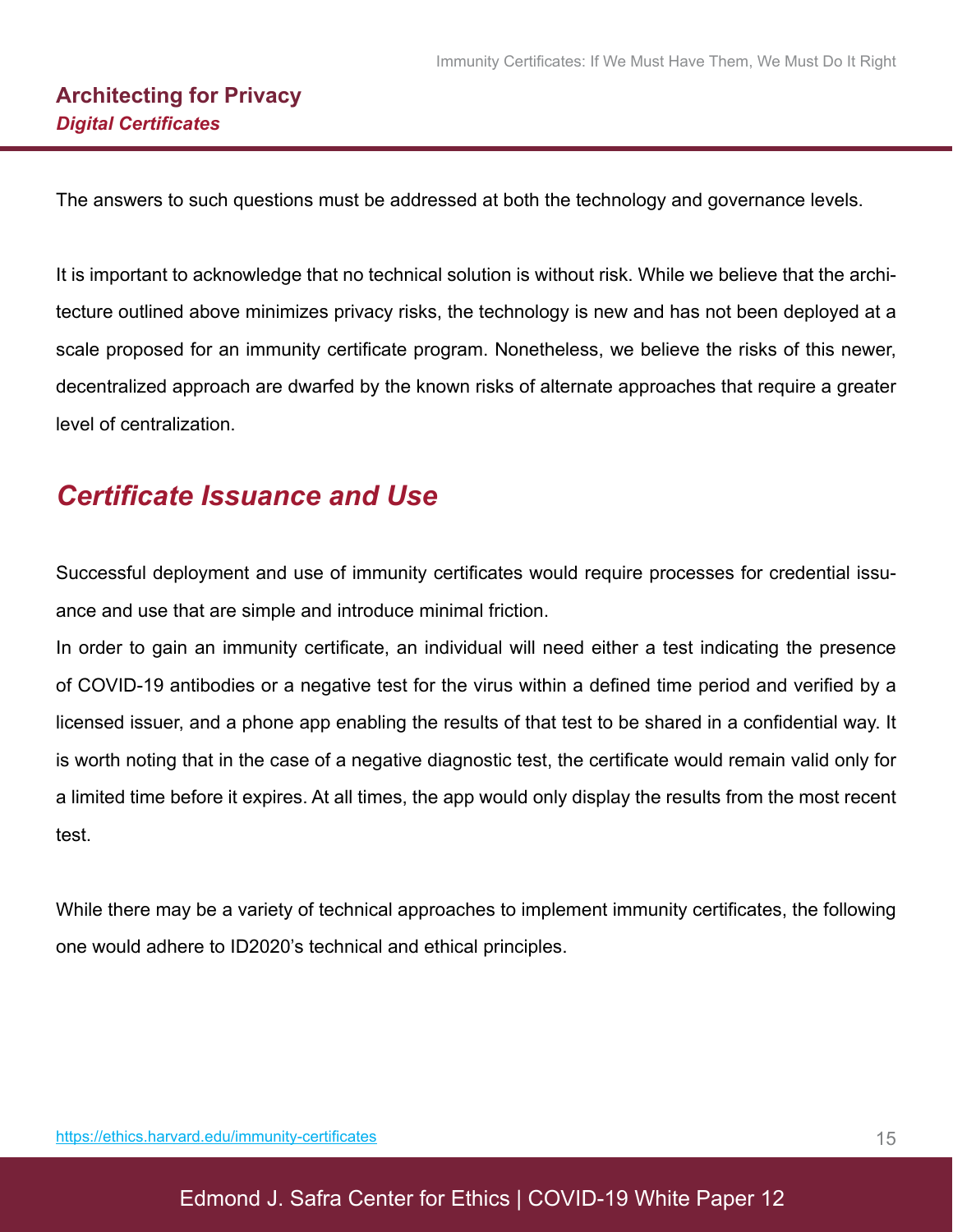#### **Credential Issuance**

- 1. An individual downloads a digital wallet app on their phone.
- 2. The app generates and encrypts a unique identifier that cannot be traced back to the individual or device.
- 3. The individual undergoes testing by an ecosystem practitioner.
- 4. The practitioner takes a photo of the individual to accompany the test results in order to associate the results to the individual being tested.
- 5. When this individual's test results are received, an issuer (health care provider or testing lab) issues a verifiable credential of the individual's test status with a digital signature of authenticity. Public keys, which are associated with the private keys used to create the signatures, are published to a distributed database.
- 6. The issuer sends the credential directly to the app on the individual's phone.

#### **Credential Use**

- 1. When the individual attempts to gain access to, for instance, a place of work, the business will verify the validity of the credential, then make a determination to grant or deny access. This verification does not require contacting the issuer of the credential.
- 2. As part of the process of determining whether to grant or deny access, the verifier can compare the cryptographically verified photo against the individual through manual means or through automated facial recognition.

#### **Eligible Issuers**

How and where tests are run will have significant implications for who is able to issue a verifiable credential and presents an important governance consideration.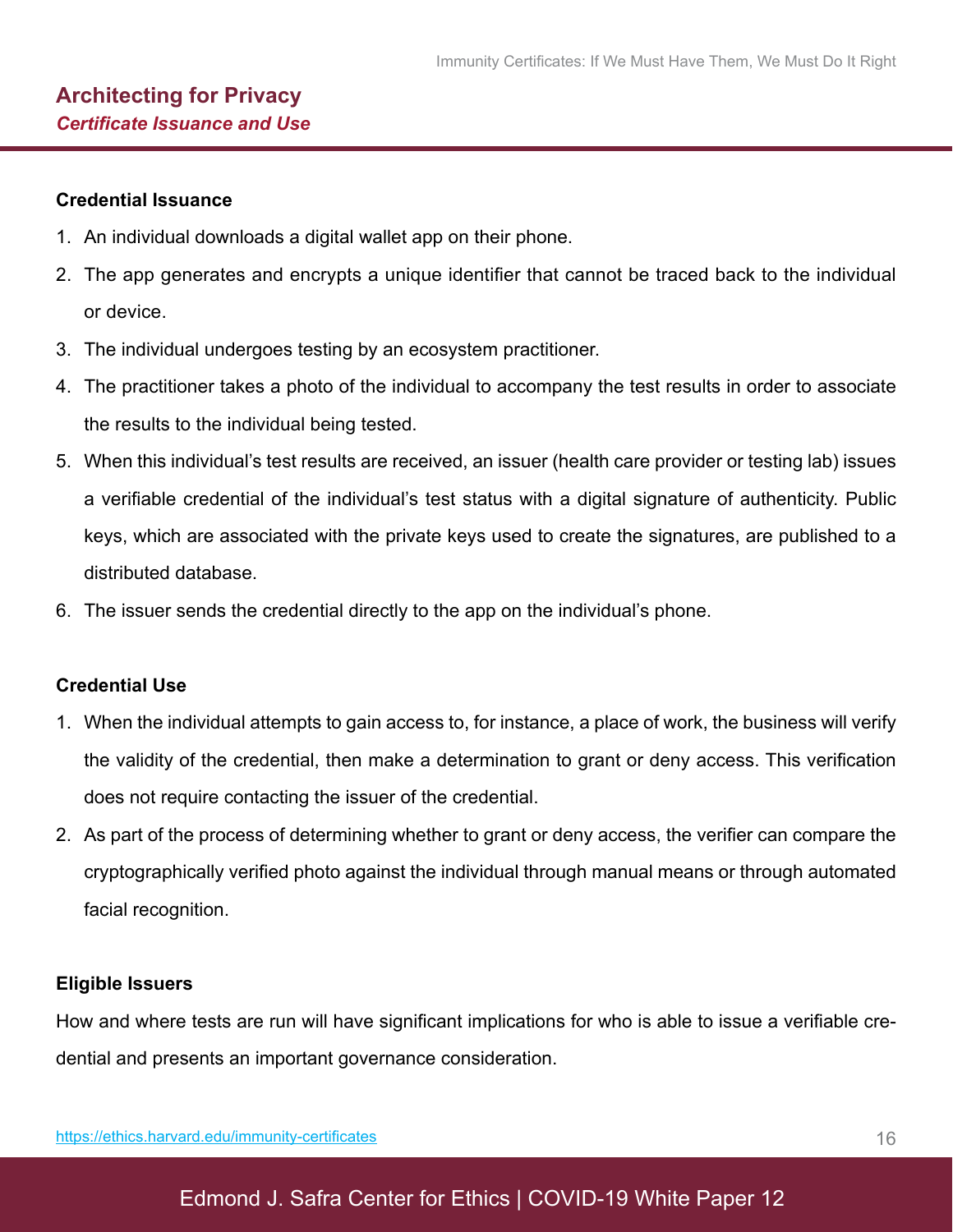#### **Architecting for Privacy** *Certificate Issuance and Use*

Currently most COVID tests (both PCR and serological) are run in central labs. Health care providers take patient samples and send them to a lab for analysis. Once a health care provider receives a patient's results from the lab, the provider shares the results with the patient.

If credential issuance is limited to health care providers, public health testing laboratories, and FDA-certified commercial laboratories, existing regimes (board licenses and lab certifications) can be leveraged to constrain eligible issuers to a known set. These individuals and organizations would be responsible for issuing credentials and would therefore be legally responsible for the accuracy of the information therein. We suggest the creation of a trust framework that publishes clear rules for being an eligible issuer. Such rules must take into account existing regulatory boundaries.

Approximately 81% of Americans and 45% of the global population have smartphones that would enable them to access the proposed digital credential ( $Pew 2019$  and  $Silver 2019$ ). As smartphone penetration is significant but not universal, alternate forms of credentials (including, but not limited to physical credentials) may be required for individuals without a device and for those in low-connectivity settings. Defining these physical credentials is beyond the scope of this paper. However, we note that the same issues of credential fraud and misuse are at least equally relevant.

We anticipate that testing will increasingly move in the coming months to point-of-care ([Modern Health](https://www.modernhealthcare.com/technology/fda-approves-first-covid-19-point-care-diagnostic-test)[care 2020](https://www.modernhealthcare.com/technology/fda-approves-first-covid-19-point-care-diagnostic-test)), which greatly expands the number of individuals/entities able to issue an immunity certificate. Some of the devices used for point-of-care testing are "smart devices" that are equipped with Bluetooth or Wi-Fi connectivity [\(Abbott 2020](https://www.pointofcare.abbott/us/en/offerings/istat/istat-wireless)) and could hypothetically issue verifiable claims directly.

Lateral flow point-of-care tests, including the Cellex test approved by the FDA on April 1st ([FDA 2020\)](https://www.fda.gov/media/136625/download), promise fast testing in a format akin to a home pregnancy test. At the moment, use of these tests is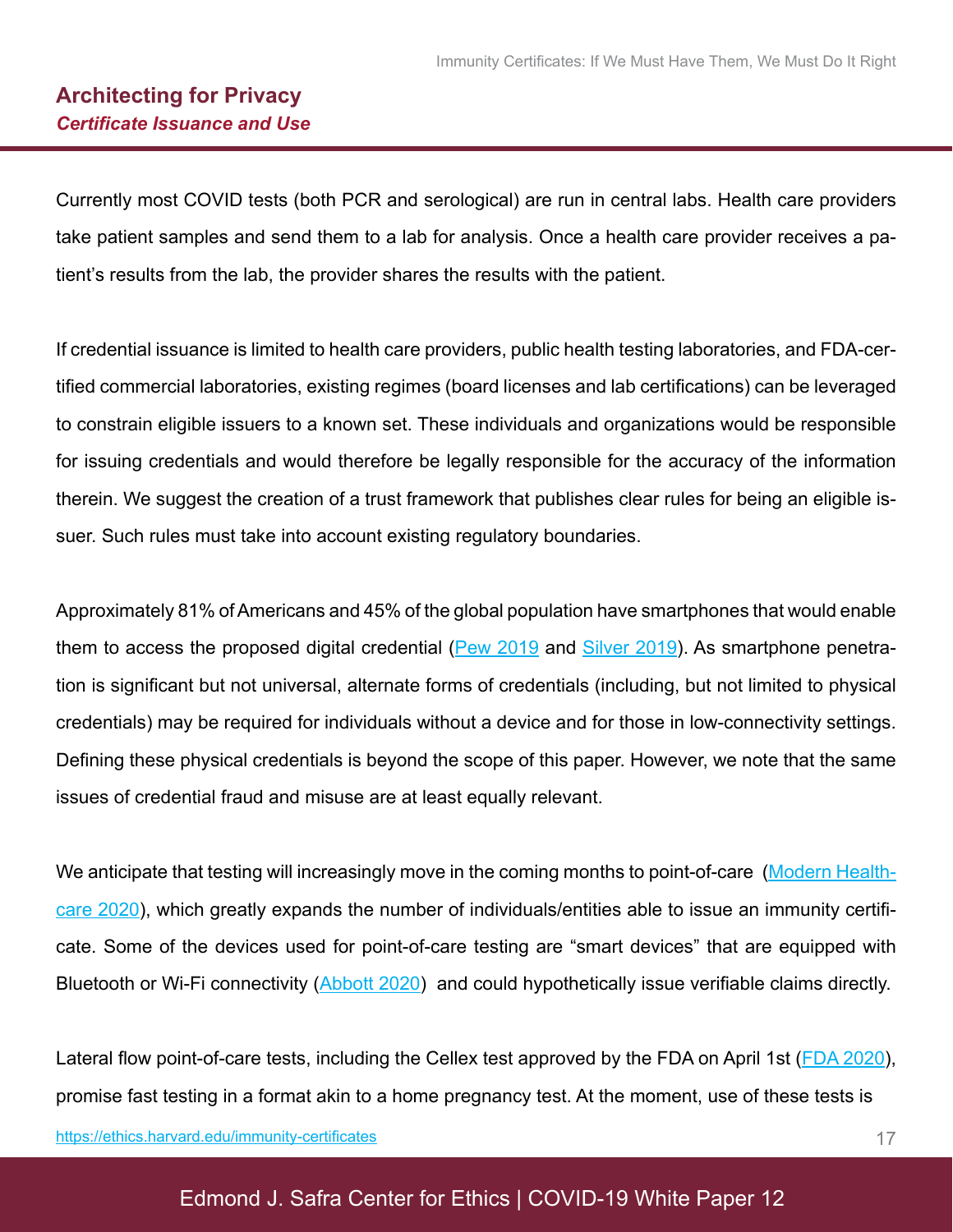restricted only to laboratories certified under the Clinical Laboratory Improvement Amendments of 1988 (CLIA), but we can envision a scenario, months from now, when millions of tests are distributed for use in homes and field settings. Should this occur, we believe it is critical that individuals continue to rely on a trusted third party—in effect, a biomedical notary—who can attest "I saw the test be administered, and can vouch for the date and results."

Finally, once a vaccine is developed and brought to market, we will need to expand the ecosystem of entities eligible to issue credentials to include health care professionals who are administering vaccines.

### *Interoperability*

Our world is built on common standards. Standardized measures for weight and length allow us to easily compare prices between gallons of milk, or distances between locations. The internet, similarly, is built upon thousands of standards, including the SMTP protocol for email that ensures that any email client that can "speak" SMTP can send an email to any other client using the same protocol. HTML acts as a common language such that any browser, built by any company, will display the same content on a website.

Open standards provide interoperability across a wide array of systems and applications. Open standards are created by internationally recognized standards bodies with the input and agreement of diverse companies and are free and open to anyone to implement.

There are two relatively mature open standards that have been developed for decentralized identity:

**Verifiable Credentials:** This standard, which has been approved by the W3C, defines a data format [https://ethics.harvard.edu/immunity-certificate](https://ethics.harvard.edu/immunity-certificates)s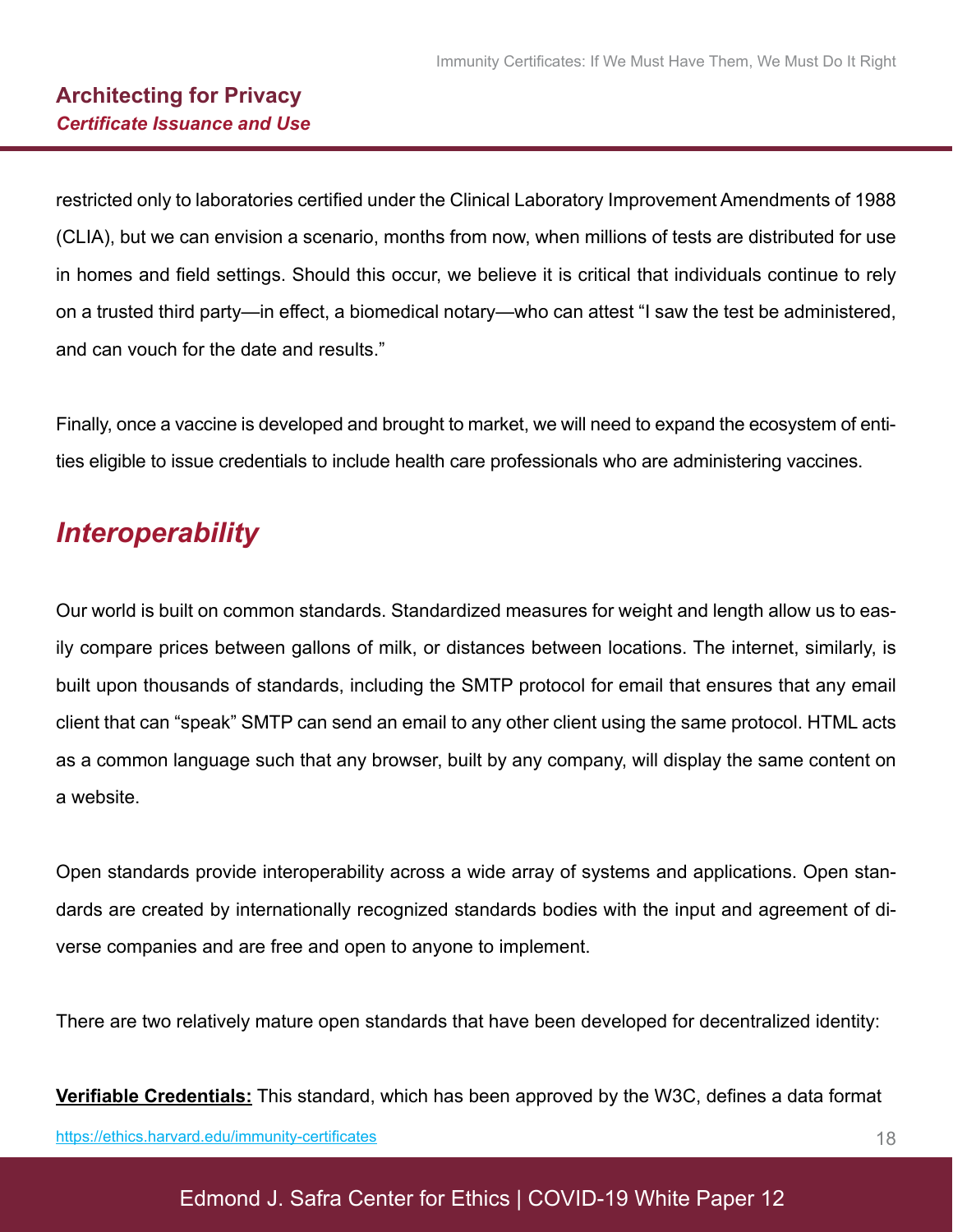for verifiable credentials. It allows any individual or organization to package a credential with claims about any other organization or individual. This can be used to create a common credential for COVID-19 status that is widely recognized and accepted.

**Decentralized Identifier**: This standard, which is in the process of being standardized at the W3C, provides the means to share and look up cryptographic key material necessary to create proofs.

A third protocol for authentication and communication of such credentials and identifiers is necessary to achieve meaningful interoperability. Such a protocol would enable issuers to issue credentials to individuals using different digital wallets, and would enable individuals to present their credentials to any verifier. Convergence within the technical community around an authentication and communication standard is of immediate and critical importance.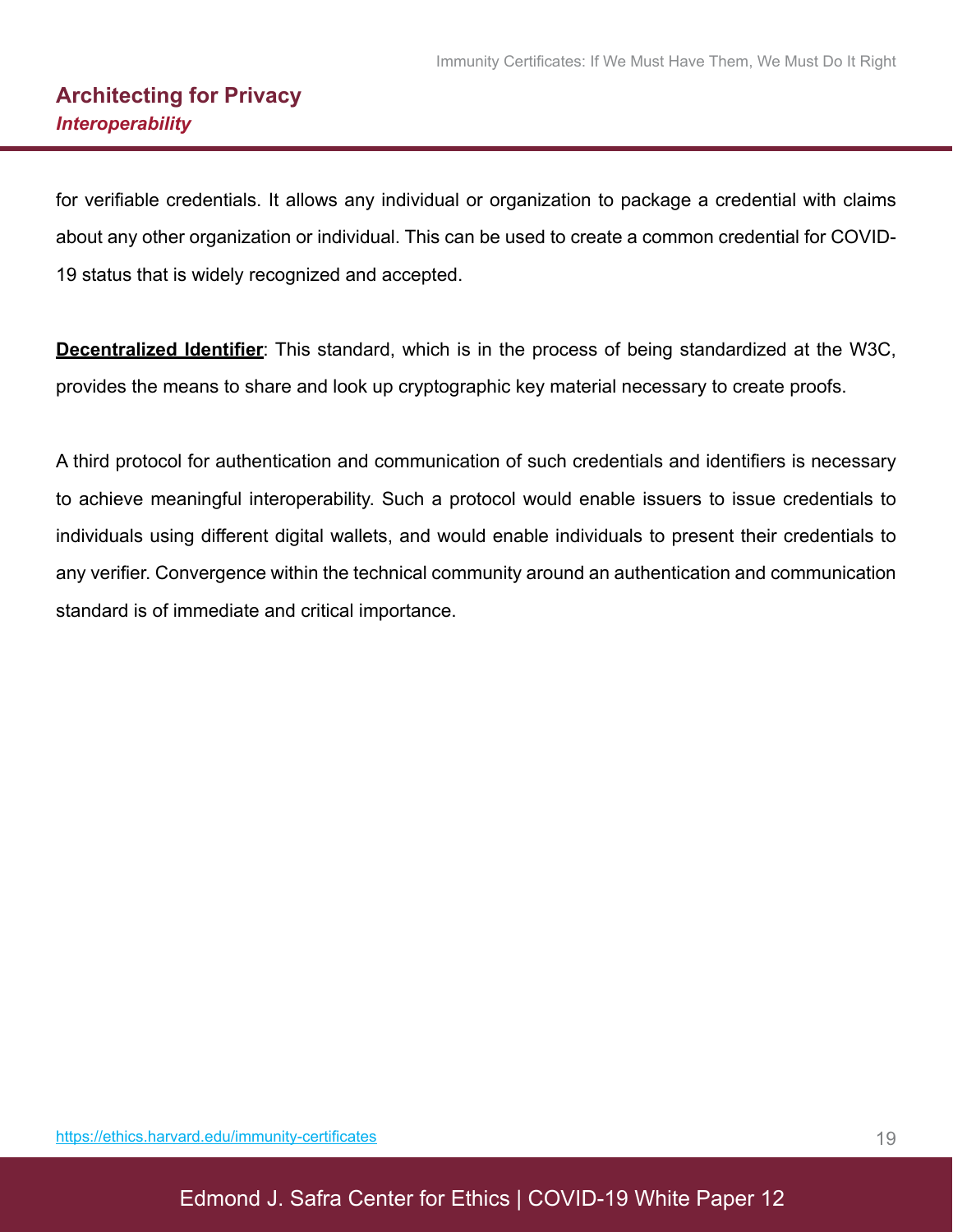# **Implementing for Equity and the Protection of Civil Liberties 04**

The immunity certificate model poses risks for individuals and public health alike. The primary risk stemming from the design of these technologies is the risk to privacy. Solutions must be designed to protect the privacy of individuals, whether immune or infected, while facilitating the sharing of data necessary to control the pandemic and return individuals to their work and day-to-day routines.

However, the most important risk associated with the widespread use of this technology is the risk that such individual liberties as freedom of movement, freedom of association, and free choice of occupation will be arbitrarily or discriminatorily restricted. Mitigating these known risks is a matter of public policy; as such, it is essential that policymakers considering an immunity certificate program openly discuss known risks, as described below, and enact enabling legislation that mitigates risks to the extent possible.

## *Risks of Exclusion*

Any digital ID program presents a risk of exclusion: those able to prove their identity, or in this case their testing status, are uniquely advantaged relative to those lacking verifiable proof. In many countries around the world, national digital ID programs have become requisite to claim pensions, food rations, and other vital social services. But any individuals who didn't enroll or couldn't enroll, either due to marginalization, inaccessibility, or mistrust of the government, have found themselves increasingly locked out of these services and without redress. Electronic systems often produce binary answers—an individual is eligible or ineligible—and have inflexible rules around them.

20 Vulnerable and marginalized communities are at particular risk of exclusion. A system that relies on ownership of a smartphone means that some people, often the elderly, the homeless, and those in [https://ethics.harvard.edu/immunity-certificate](https://ethics.harvard.edu/immunity-certificates)s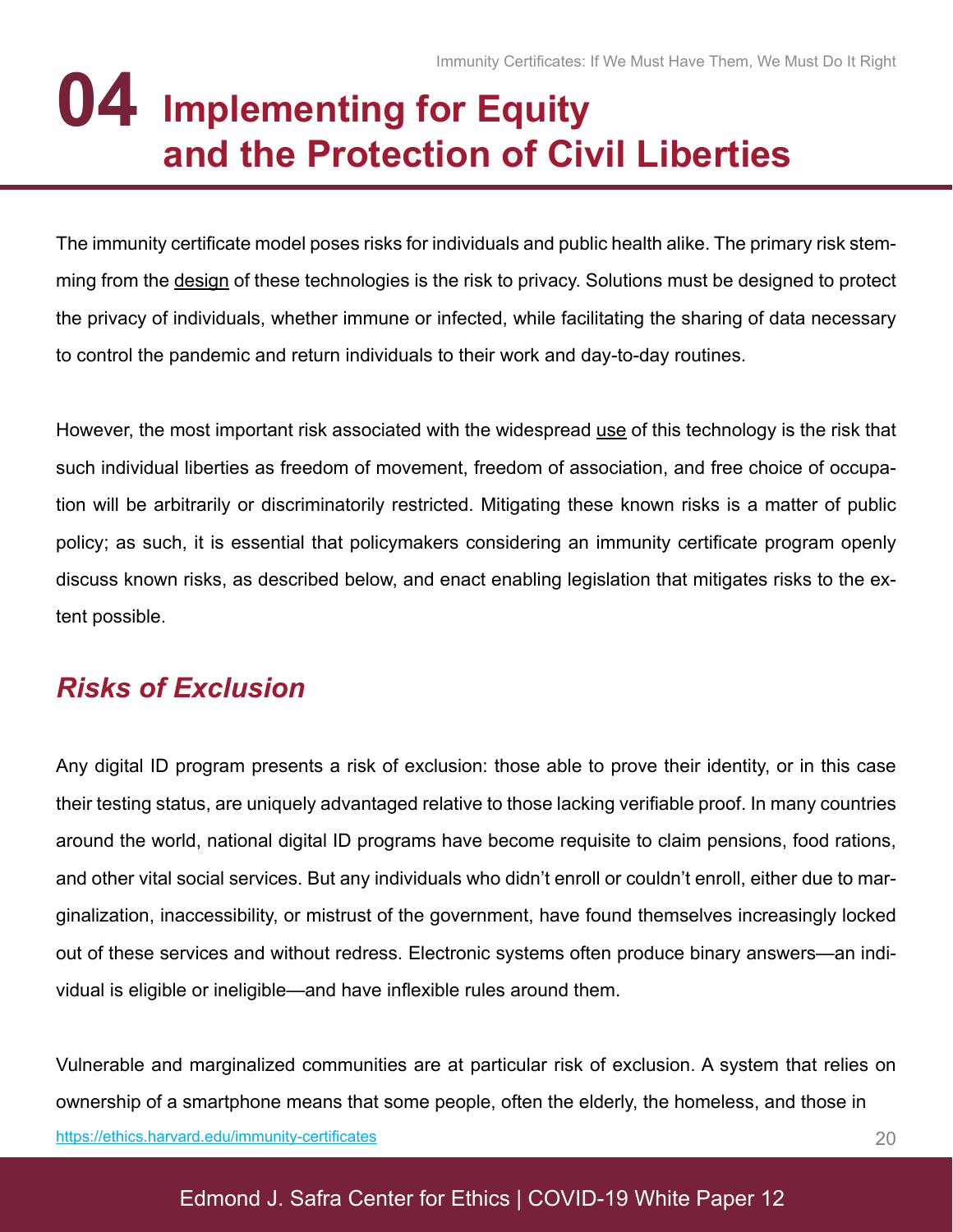#### **Implementing for Equity and the Protection of Civil Liberties** *Risks of Exclusion*

low-income areas, will not be able to access the technology. Given this, an alternative means to prove one's testing status, such as paper-based printouts from a doctor's visit, must be considered acceptable proof by employers, venues, and individuals. To mitigate the risk further, solutions should allow more than one person to use a single device to manage their immunity certificates.

A further risk, particularly in the current phase of the pandemic when testing capacity is limited, is the risk of discrimination in terms of who has access to testing, and therefore to an immunity certificate. Systemic barriers to accessing the medical system may disproportionately hinder low-income and mi-nority communities from being tested [\(Perrin and Turner 2019\)](https://www.pewresearch.org/fact-tank/2019/08/20/smartphones-help-blacks-hispanics-bridge-some-but-not-all-digital-gaps-with-whites/). And undocumented individuals and those lacking state-issued forms of identification may be unable or unwilling to access testing sites or to confirm their identities to a doctor for the purpose of credential issuance. Ubiquitous, free, and convenient testing will help to mitigate such concerns, but will not address them entirely.

For any reentry program to be successful, all persons must be able to interact with the system and receive immunity attestation without fear or risk. Only truly comprehensive programs will minimize the risk of additional peaks of the pandemic and avoid the most underserved disproportionately bearing the social, economic, and health-related harms of the pandemic.

### *Risks Posed by Privileging Immunity*

Two scenarios have been proposed under which individuals will be able to return to work, school, and some social activities. In the first scenario, people who have had COVID-19 and have recovered with presumed immunity will, by identifying themselves as belonging in this group, be eligible to return to many normal activities.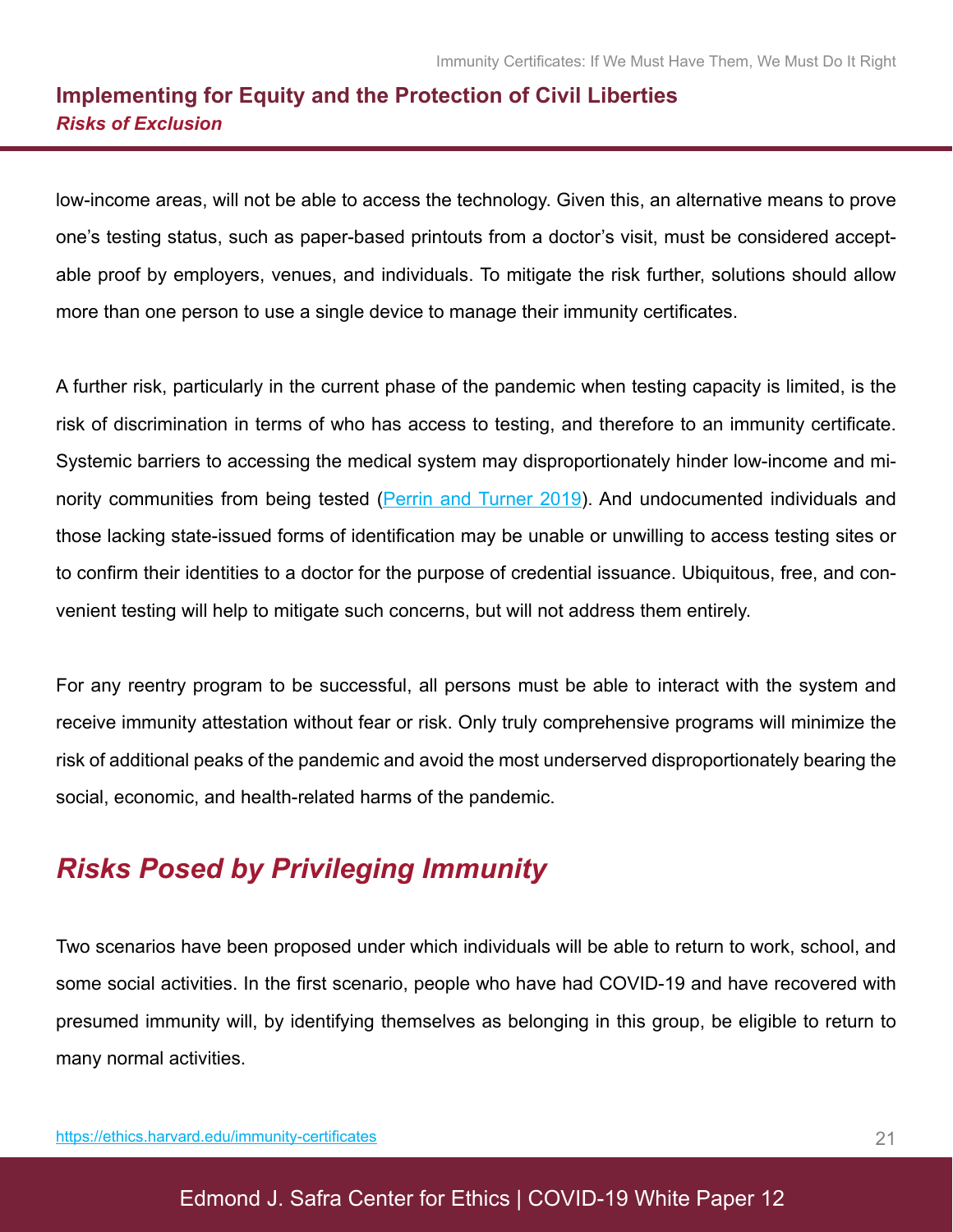#### **Implementing for Equity and the Protection of Civil Liberties** *Risks Posed by Privileging Immunity*

In the second scenario, individuals who haven't had COVID-19 (as demonstrated by a lack of antibodies in their blood test) and who show no indication of being infected may also be able to resume their daily activities if they undergo frequent testing to confirm their uninfected status.

Each of these scenarios carries the potential for abuse. Acquiring proof of one's testing status will be extraordinarily valuable, creating potentially dangerous incentives for systemic abuse. This is a concern as testing capacity ramps up—until testing is truly ubiquitous, inequities in access to testing will have profound implications for who can return to work and to day-to-day life.

And although the certificate carried by an uninfected individual should afford the same access as one carried by someone with presumptive immunity, the requirement for regular testing for uninfected individuals, particularly when testing capacity is constrained, will likely privilege those with immunity. Clear guidance from the CDC or WHO is necessary to ensure that the duration of validity for a negative test is established based on the best scientific evidence, with concern for equity and with appropriate consideration of the need to protect public health while mobilizing as much of the population as possible.

Even with careful legislation and convenient testing, some uninfected individuals, desperate to return to their daily lives, may deliberately risk infection, betting that they'll recover and be eligible for the "golden ticket" certifying their immunity. The dangers in such behavior are obvious, not just for the individual, but for the public's health. These risks should be addressed in accompanying legislation to ensure that employment decisions, such as hiring and firing, cannot be made on the basis of health status. Wage protections for those who contract the virus, or who test positive and therefore must be quarantined, would further reduce these incentives.

A second risk relates to credential fraud. An unscrupulous health care provider or testing facility may [https://ethics.harvard.edu/immunity-certificate](https://ethics.harvard.edu/immunity-certificates)s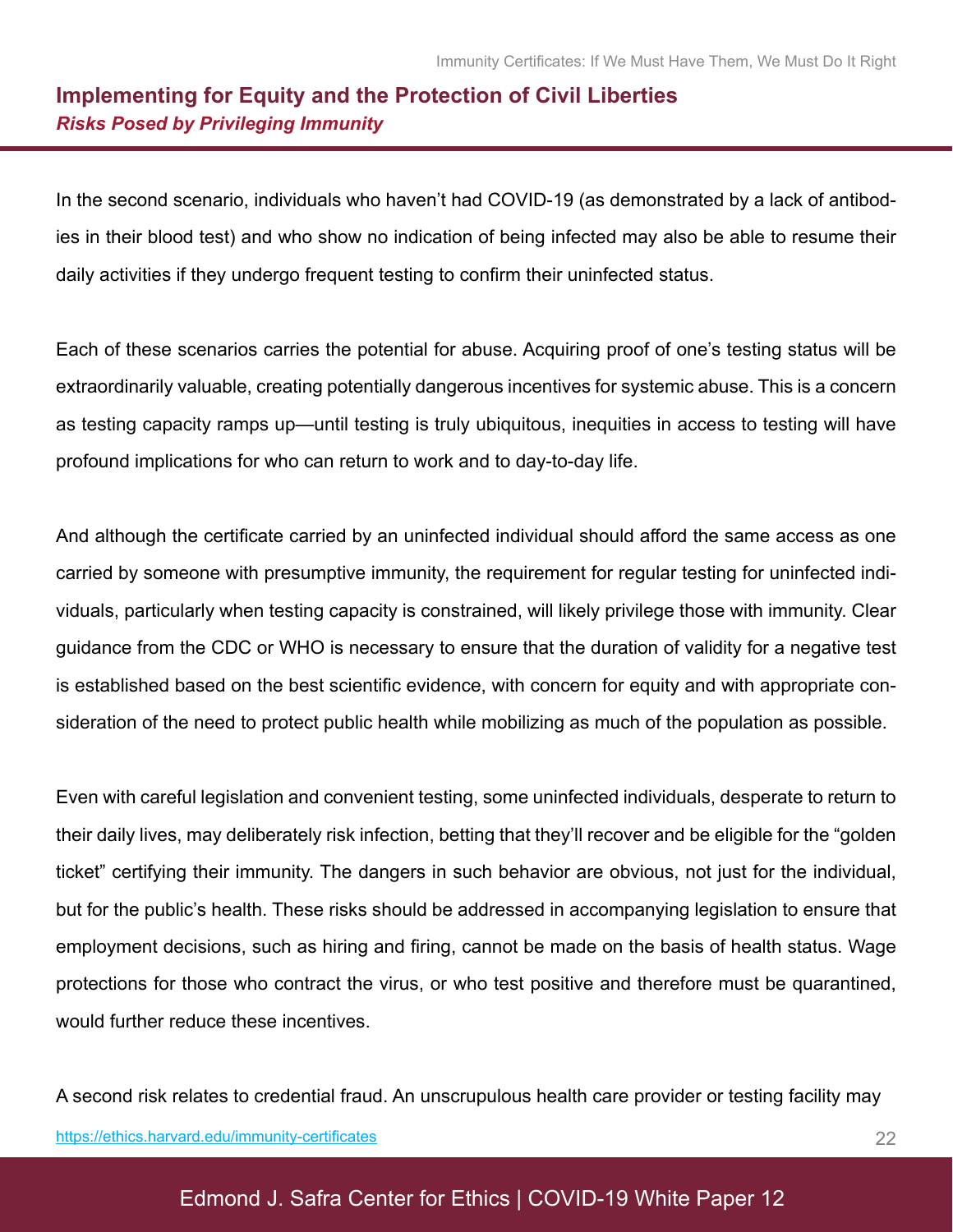#### **Implementing for Equity and the Protection of Civil Liberties** *Risks Posed by Privileging Immunity*

find the economic gain from the production of falsified testing data to be irresistible. Rapid, convenient, and free testing should reduce the temptation of credential fraud. Available technologies can also mitigate the risks. Careful verification processes should be followed to ensure certificates are issued to the right individuals, and the standards and procedures for the verification of identity and attribution of the data must be included as part of the trust framework developed. Where possible, use of biometrics may provide a second layer of security, strongly binding the holder and the credential; we recommend the use of biometrics that are stored locally on an individual's device and that permit local authentication.

### *Liability*

The issue of legal liability for testers and for the developers and deployers of the proposed digital certificate system can be addressed through legislation that indemnifies these parties from liability Such legislation could be modeled on the National Childhood Vaccine Injury Act of 1986 (42 U.S.C. §§ 300aa-1 to 300aa-34), which established a federal "no fault" compensation scheme for individuals who may have been injured by specific covered vaccines.

### *Necessary Scale*

Public health benefits promised by an immunity certificate program can only be realized if the program reaches sufficient scale. Not only must we reach an appropriate level of adoption—as established by epidemiologists—but we must also see high enough levels of adoption across the population. Even with 100% coverage in one area, if other communities are mistrustful of the program, lack access to testing, or lack the technical infrastructure required, we risk a situation where communities are variably eligible to return to work, which could exacerbate existing disparities and undermine the program's overall success.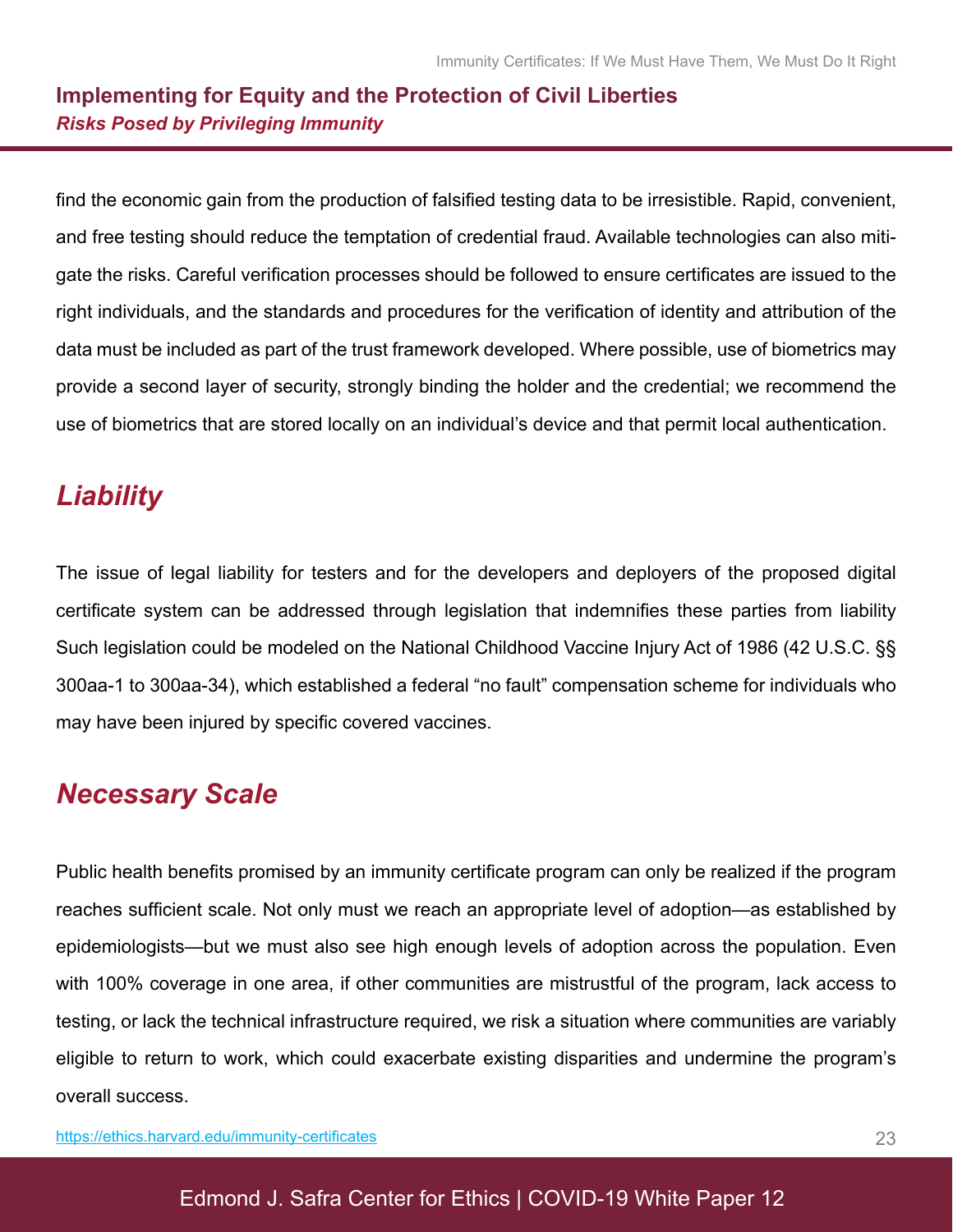#### **Implementing for Equity and the Protection of Civil Liberties** *Necessary Scale*

Even if every measure is taken to embed privacy into the design of the system, we must recognize that distrust may limit adoption. Widespread concerns around data collection may make some individuals wary of participating in such a program and skeptical that they will have the sole right to access and manage their personal data. Trustworthy, consistent, and accessible messaging will help mitigate these risks. Additionally, significant effort should be directed at mobilizing civic leaders and other influencers to lend their support to the initiative.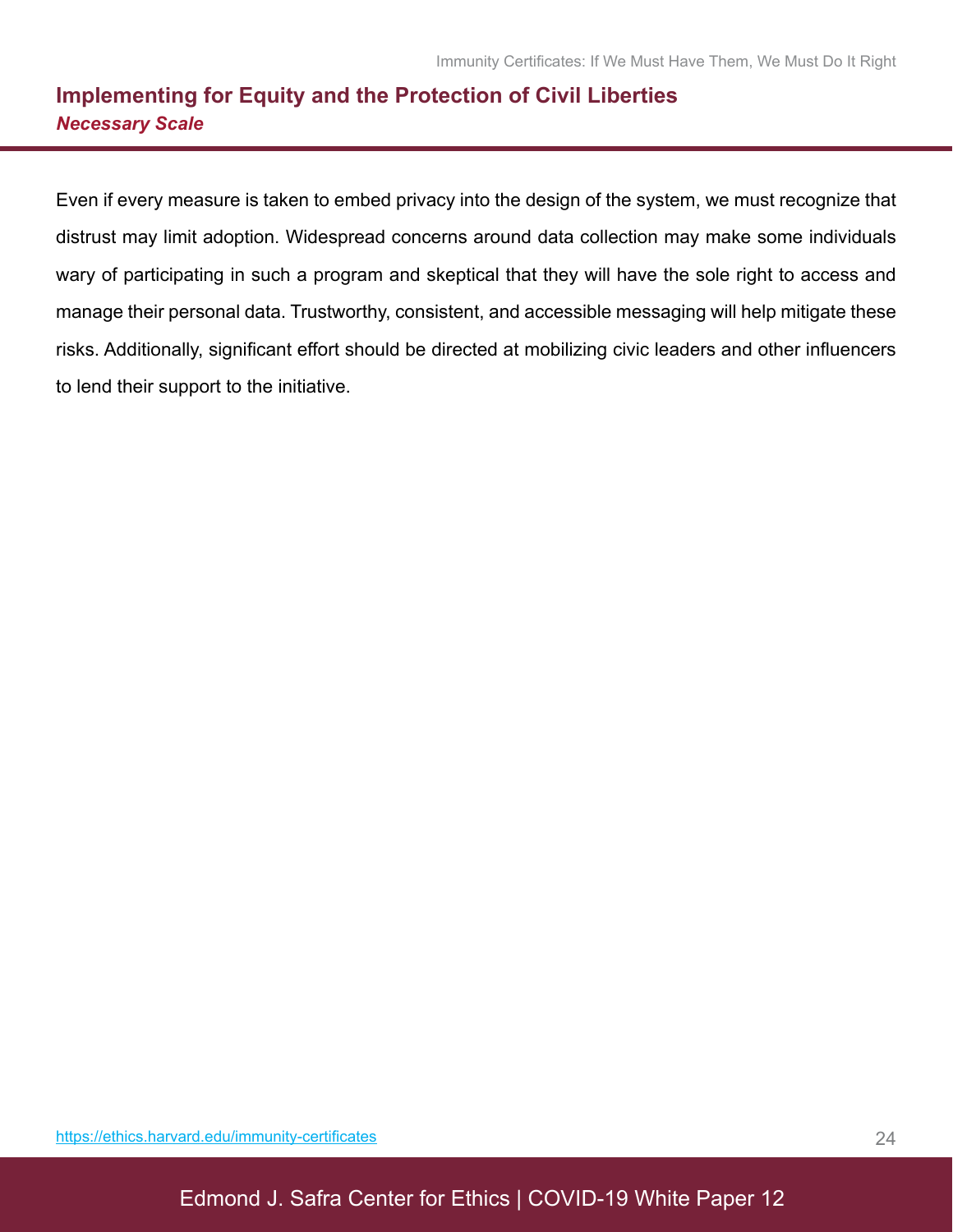# **05 Looking Ahead**

While many are eager to deploy such a system, an effective immunity certificate program rests on widespread testing and fit-for-purpose governance structures, neither of which is yet available. As such, we believe that the next six weeks, as testing capacity continues to ramp up, provide a window to develop the necessary governance structures (legislation, regulation, and trust frameworks) in order to mitigate the risks of immunity certificates systems.

Existing work on verifiable credentials could provide a strong foundation for decentralized, privacy-protecting immunity certificates, and a number of companies are rapidly developing the platforms needed to issue them. We know of at least three efforts which should be ready for deployment in May, and expect that many more will emerge in the coming weeks. But these systems can only be effective once testing and governance are implemented.

Over the next month, as testing and credentialing systems come online, the immediate priorities for collaboration are:

- 1. The development of a standardized schema for describing the state of immunity, without reference to any specific serological method and history of symptoms and testing. This should be developed, ideally, at the international level.
- 2. Development of fit-for-purpose legislation and regulation, and agreement on a trust framework that clearly defines, within a given jurisdiction, who is eligible to issue a certificate.
- 3. Agreement within the technical community on an authentication and communication protocol appropriate for this use case. ID2020 will support this through the ID2020 Certification Initiative, certifying only those solutions that are truly interoperable.
- 4. The establishment of government-led national- and state-level working groups of policymakers, health care providers, laboratories, businesses, and civil society to serve as fora for the consideration of needed measures to ensure the establishment, integrity, utility, and adoption of an effective and civil liberties-protecting certification system.

[https://ethics.harvard.edu/immunity-certificate](https://ethics.harvard.edu/immunity-certificates)s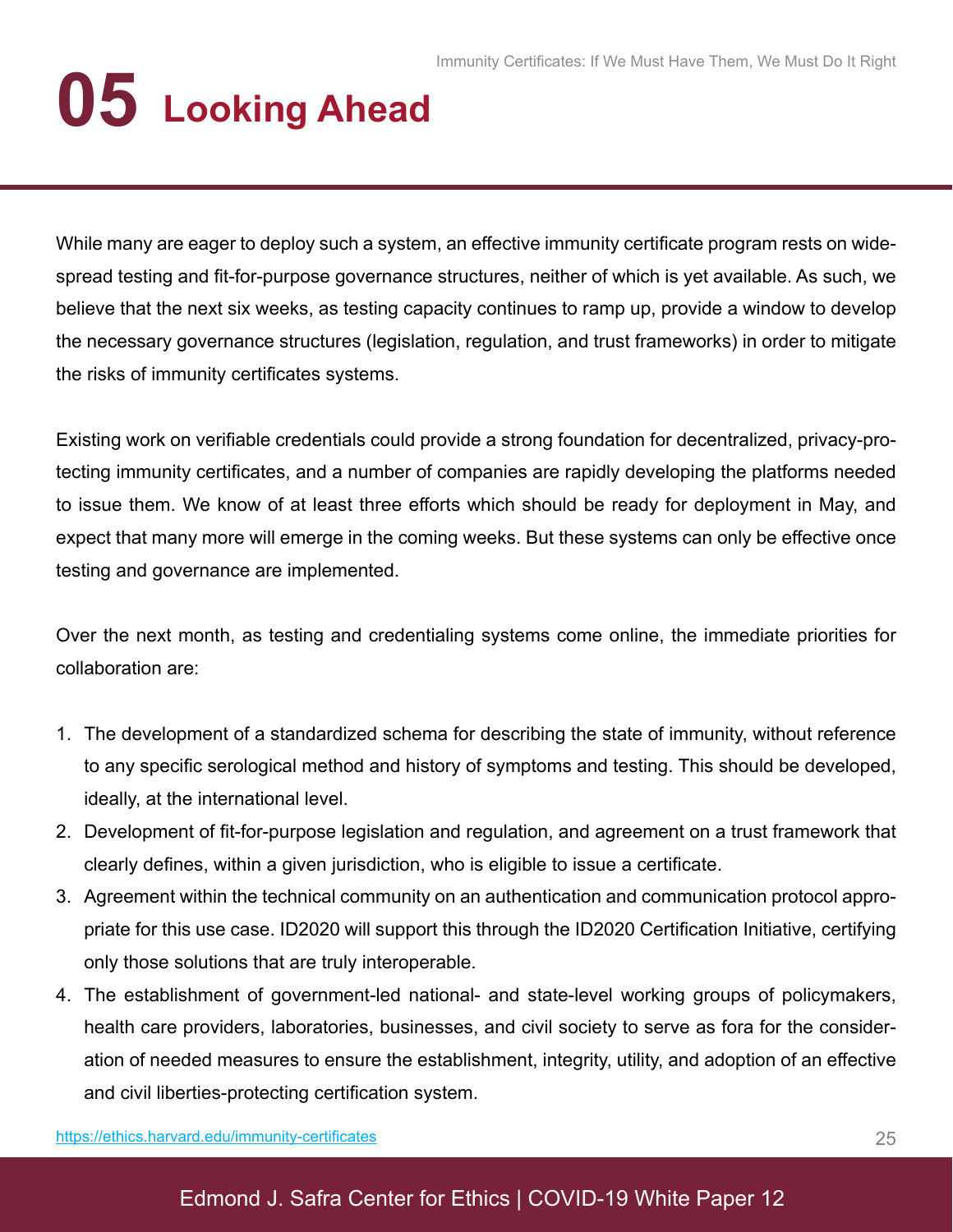# **06 Conclusion**

Immunity certificates may be an essential next step to reversing the economic and social consequences of COVID-19. Proactive use of intentionally designed technology—decentralized, privacy-protecting, and built on open standards—provides a route to the creation of such certificates without surrendering privacy. But these systems can only be effective once testing is ubiquitous, convenient, and free.

The use of such systems poses significant concerns about equity and civil liberties that must be addressed through careful enabling legislation. Therefore, stakeholders from the public and private sectors need to work together in order to develop the capacities and protections necessary to ensure that the benefits of these systems are realized, and their risks are mitigated.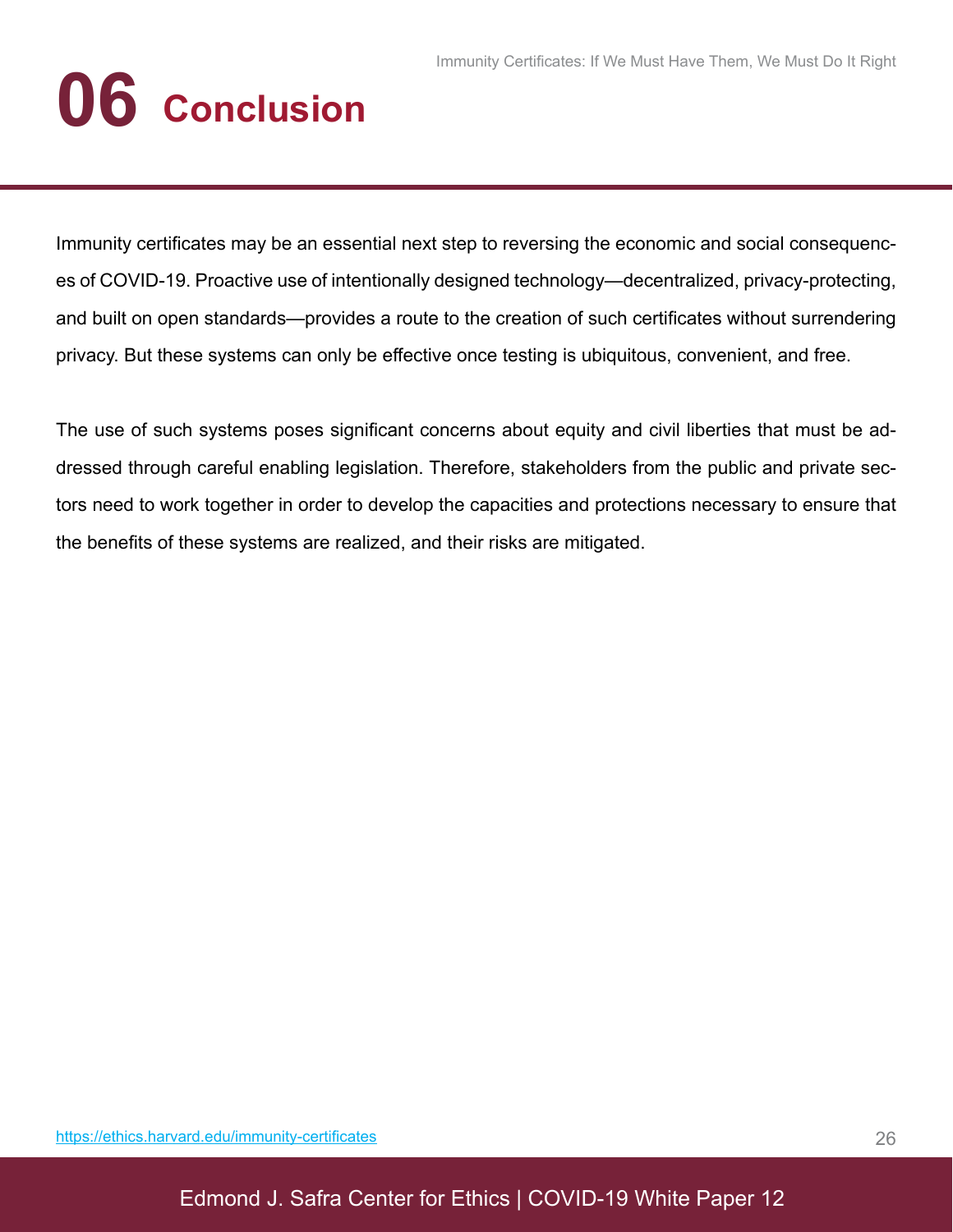# **07 References**

Abbott. 2020. i-STAT 1 Wireless. Product Information. [https://www.pointofcare.abbott/us/en/offerings/](https://www.pointofcare.abbott/us/en/offerings/istat/istat-wireless) [istat/istat-wireles](https://www.pointofcare.abbott/us/en/offerings/istat/istat-wireless)s

Bienkov, Adam. 2020a. "Germany Could Issue Thousands of People Coronavirus 'Immunity Certificates' So They Can Leave the Lockdown Early." *Business Insider*, March 30, 2020. [https://www.busi](https://www.businessinsider.com/coronavirus-germany-covid-19-immunity-certificates-testing-social-distancing-lockdown-2020-3)[nessinsider.com/coronavirus-germany-covid-19-immunity-certificates-testing-social-distancing-lock](https://www.businessinsider.com/coronavirus-germany-covid-19-immunity-certificates-testing-social-distancing-lockdown-2020-3)[down-2020-3](https://www.businessinsider.com/coronavirus-germany-covid-19-immunity-certificates-testing-social-distancing-lockdown-2020-3).

[Bienkov, Adam. 2020b. "The UK Plans to Issue Coronavirus 'Immunity Passports' so People Can Leave](https://www.covid-watch.org/article#mission)  the Lockdown Early." *Business Insider*, April 3, 2020. [https://www.businessinsider.com/uk-plans-coro](https://www.businessinsider.com/uk-plans-coronavirus-immunity-passports-so-brits-can-leave-lockdown-2020-4)[navirus-immunity-passports-so-brits-can-leave-lockdown-2020-4.](https://www.businessinsider.com/uk-plans-coronavirus-immunity-passports-so-brits-can-leave-lockdown-2020-4)

FDA. 2020. Cellex: Fact Sheet for Healthcare Providers. EUA Letter April 1, 2020. [https://www.fda.gov/](https://www.fda.gov/media/136625/download) [media/136625/downloa](https://www.fda.gov/media/136625/download)d

Harris, Jeffrey E. 2020. "The Coronavirus Epidemic Curve is Already Flattening in New York City." National Bureau of Economic Research. NBER Working Paper No. 29617. Issued April 2020. [https://www.](https://www.fda.gov/media/136625/download) [nber.org/papers/w2691](https://www.fda.gov/media/136625/download)7.

Horowitz, Jason. 2020. "In Italy, Going Back to Work May Depend on Having the Right Antibodies." *New York Times*, April 4, 2020. [https://www.nytimes.com/2020/04/04/world/europe/italy-coronavirus](https://www.nytimes.com/2020/04/04/world/europe/italy-coronavirus-antibodies.html
)[antibodies.html](https://www.nytimes.com/2020/04/04/world/europe/italy-coronavirus-antibodies.html
)

Modern Healthcare. 2020. "FDA Approves the First COVID-19 Point-of-Care Diagnostic Test. Posted March 23, 2020. [https://www.modernhealthcare.com/technology/fda-approves-first-covid-19-point](https://www.modernhealthcare.com/technology/fda-approves-first-covid-19-point-care-diagnostic-test)[care-diagnostic-test](https://www.modernhealthcare.com/technology/fda-approves-first-covid-19-point-care-diagnostic-test)

Perrin, Andrew, and Erica Turner. 2019. "Smartphones Help Blacks, Hispanics Bridge Some—But Not All—Digital Gaps with Whites." Pew Research Center, posted August 19, 2019. [https://www.pewre](https://www.pewresearch.org/fact-tank/2019/08/20/smartphones-help-blacks-hispanics-bridge-some-but-not-all-digital-gaps-with-whites/)[search.org/fact-tank/2019/08/20/smartphones-help-blacks-hispanics-bridge-some-but-not-all-digital](https://www.pewresearch.org/fact-tank/2019/08/20/smartphones-help-blacks-hispanics-bridge-some-but-not-all-digital-gaps-with-whites/)[gaps-with-whites](https://www.pewresearch.org/fact-tank/2019/08/20/smartphones-help-blacks-hispanics-bridge-some-but-not-all-digital-gaps-with-whites/)/

Pew Research Center. 2019. "Mobile Fact Sheet." Posted June 12, 2019. [https://www.pewresearch.](https://www.pewresearch.org/internet/fact-sheet/mobile/) [org/internet/fact-sheet/mobile/](https://www.pewresearch.org/internet/fact-sheet/mobile/)

Radcliffe, Shawn. 2020. "How Antibody Testing Can Help Us Fight COVID-19." *Healthline*, posted April 4, 2020. [https://www.healthline.com/health-news/how-antibody-testing-can-help-us-fight-covid-19](https://www.healthline.com/health-news/how-antibody-testing-can-help-us-fight-covid-19#When-will-testing-be-widely-available?)- [#When-will-testing-be-widely-available?](https://www.healthline.com/health-news/how-antibody-testing-can-help-us-fight-covid-19#When-will-testing-be-widely-available?)